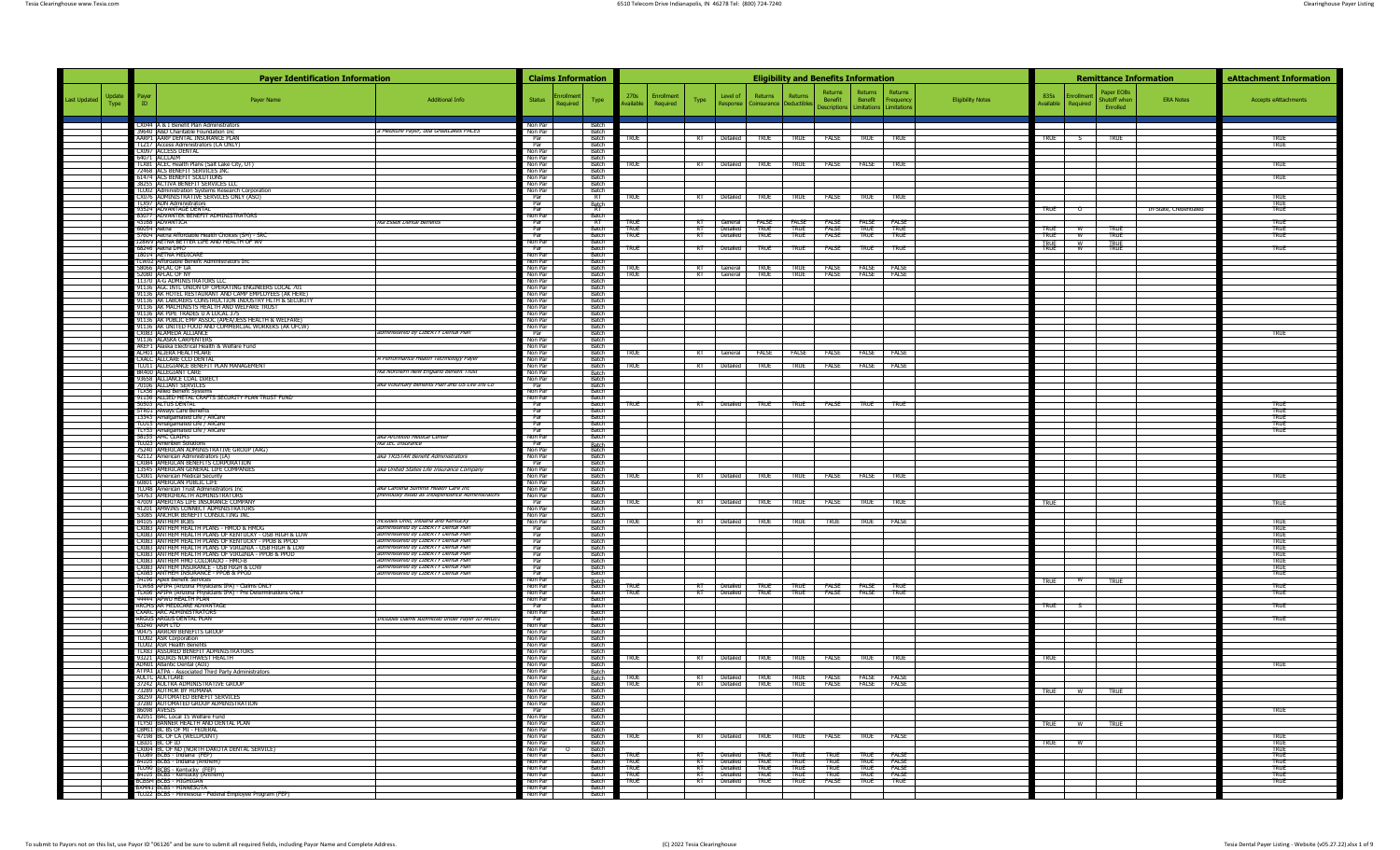| TBS03 BCBS - Mississippi (CHIP Claims ONLY)                                                           |                                                                                                            | Non Par            | <b>Batch</b>                 | TRUF                       | RT   Detailed   TRUE   TRUE   FALSE   FALSE   TRUE                 |                                                                                                                                                                                                                                                                                                                     |                              |                                                            |                             |                                           |                             | TRUF                       |
|-------------------------------------------------------------------------------------------------------|------------------------------------------------------------------------------------------------------------|--------------------|------------------------------|----------------------------|--------------------------------------------------------------------|---------------------------------------------------------------------------------------------------------------------------------------------------------------------------------------------------------------------------------------------------------------------------------------------------------------------|------------------------------|------------------------------------------------------------|-----------------------------|-------------------------------------------|-----------------------------|----------------------------|
| TBS04 BCBS - Mississippi (SPECIAL)<br>TLU06 IBCBS - Montana                                           |                                                                                                            | Non Par<br>Non Par | Batch<br>- Batch             |                            |                                                                    |                                                                                                                                                                                                                                                                                                                     |                              |                                                            |                             | <b>TRUE</b>                               |                             | <b>TRUE</b>                |
| 52133 BCBS - North Carolina (Salt Lake City, UT ONLY)                                                 |                                                                                                            | Non Par            | – Ratch                      | <b>TRUE</b>                | <b>Detailed</b><br>TRII                                            |                                                                                                                                                                                                                                                                                                                     | <b>FALSE</b>                 | <b>FAISE</b><br>TRIF                                       |                             |                                           |                             | TRUF                       |
| 84105 BCBS - Ohio (Anthem)                                                                            |                                                                                                            | Non Par<br>Non Par | - Batch<br>Batch             | TRUE<br>TRUE               | — ह⊤—<br>Detailed<br><b>TRUE</b><br>Detailed<br><b>TRUE</b><br>-RT | <b>TRUE</b><br>TRUE                                                                                                                                                                                                                                                                                                 | <b>TRUF</b><br><b>TRUE</b>   | <b>TRUE</b><br><b>FALSE</b><br><b>TRUE</b><br>FALSE        |                             |                                           |                             | <b>TRUE</b><br>TRUE        |
| TLU91 BCBS - Ohio (FEP)<br>84103 BCBS - Virginia (Trigon)                                             |                                                                                                            | Non Par            | Batch                        | <b>TRUE</b>                | RT Detailed<br><b>TRUE</b>                                         | TRUE                                                                                                                                                                                                                                                                                                                | FALSE                        | <b>TRUE</b><br>FALSE                                       |                             |                                           |                             | TRUE                       |
| TLY47 BCBS - Washington DC<br>BBMDO BCBS MI / BCBS MI MEDICARE ADVANTAGE                              |                                                                                                            | Non Par<br>Non Par | Batch                        | <b>TRUE</b><br>true        | $R$ T<br>Detailed<br>TRUF<br>RT Detailed                           | TRUE<br><b>TRUE</b><br><b>TRUE</b>                                                                                                                                                                                                                                                                                  | FALSE<br><b>FALSE</b>        | <b>TRUE</b><br>TRUE<br><b>TRUE</b><br>TRUE                 |                             |                                           |                             | TRUE                       |
| 47570 BCBS OF AK                                                                                      |                                                                                                            | Par                | Batch<br>Batch               | TRUE                       | $R$ T $-$<br><b>Detailed</b><br><b>TRUF</b>                        | TRUF                                                                                                                                                                                                                                                                                                                | <b>FALSE</b>                 | TRUF<br>TRUF                                               |                             |                                           |                             | <b>TRUE</b>                |
| CBALL BCBS OF AL<br>83470 BCBS OF AR                                                                  |                                                                                                            | Non Par<br>Par     | <b>Batch</b><br>- Ratch      | <b>TRUF</b><br>TRUE        | RT I General I FAISE I FAISE<br>RT Detailed<br><b>TRUE</b>         | <b>TRUE</b>                                                                                                                                                                                                                                                                                                         | <b>FALSE</b><br>FALSE        | <b>FALSE</b><br><b>FALSE</b><br><b>TRUE</b><br><b>TRUE</b> |                             | TRUE W<br><b>TRUE</b>                     | <b>TRUE</b>                 | TRUF<br>TRUE               |
| FQ45 BCBS OF AR - FEDERAL                                                                             |                                                                                                            | Non Par            | - Batch                      |                            |                                                                    |                                                                                                                                                                                                                                                                                                                     |                              |                                                            |                             |                                           |                             |                            |
| TBX01 BCBS OF AZ<br>77078 BCBS OF AZ - ADVANTAGE                                                      | aka Banner Plan Administration                                                                             | Non Par<br>Non Par | Batch<br>Batch               | <b>TRUE</b>                | <b>TRUE</b><br>Detailed                                            | <b>TRUE</b>                                                                                                                                                                                                                                                                                                         | <b>FALSE</b>                 | <b>FALSE</b><br>TRUE                                       |                             | <b>TRUE</b>                               | TRUE                        | true                       |
| 84099 BCBS OF CO                                                                                      |                                                                                                            | Non Par            | Batch                        | <b>TRUE</b>                | RT   Detailed<br>TRUF                                              | TRUF                                                                                                                                                                                                                                                                                                                | TRUF                         | <b>FALSE</b><br><b>TRUE</b>                                |                             |                                           |                             | <b>TRUE</b>                |
| 65358 BCBS OF CT<br>00700 BCBS OF CT - FAMILY PLAN                                                    |                                                                                                            | Non Par<br>Non Par | Batch<br>Batch               | TRUE<br><b>TRUE</b>        | RT Detailed<br>TRUE<br>RT Detailed<br><b>TRUE</b>                  | TRUE<br>TRUE                                                                                                                                                                                                                                                                                                        | <b>TRUE</b><br><b>TRUE</b>   | TRUE<br>FALSE<br><b>TRUE</b><br>FALSE                      |                             |                                           |                             | TRUE                       |
| 53287 IBCBS OF DE                                                                                     |                                                                                                            | Non Par            | - Batch                      |                            |                                                                    |                                                                                                                                                                                                                                                                                                                     |                              |                                                            |                             |                                           |                             |                            |
| 00590 BCBS OF FL - FEDERAL<br>SB601 BCBS OF GA                                                        |                                                                                                            | Non Par<br>Non Par | <b>Batch</b><br>Batch        | TRUE                       | RT Detailed TRUE                                                   | TRUE <sub>1</sub>                                                                                                                                                                                                                                                                                                   | <b>TRUE</b>                  | FALSE<br><b>TRUE</b>                                       |                             |                                           |                             | TRUF                       |
| CBIA2 BCBS OF IA                                                                                      |                                                                                                            | Non Par            | Batch                        |                            |                                                                    |                                                                                                                                                                                                                                                                                                                     |                              |                                                            |                             |                                           |                             | <b>TRUE</b>                |
| CBIA1 BCBS OF IA - FEDERAL<br>CB621 BCBS OF IL                                                        | Includes BCBS Illinois FEP Claims Previously                                                               | Non Par<br>Non Par | Batch<br>Batch               | true                       | <b>FALSE</b><br>General                                            | FALSE                                                                                                                                                                                                                                                                                                               | FALSE                        | FALSE<br><b>FALSE</b>                                      |                             |                                           |                             | <b>TRUE</b>                |
| 47171 BCBS OF KANSAS CITY<br>47163 RCBS OF KS                                                         |                                                                                                            | Non Par            | Batch                        | true                       | RT   General                                                       | <b>FALSE FALSE</b>                                                                                                                                                                                                                                                                                                  | <b>FALSE</b>                 | FALSE<br>FALSE                                             |                             | TRUE <sup>-1</sup>                        |                             |                            |
| 23739 BCBS OF LA                                                                                      |                                                                                                            | Non Par<br>Non Par | <b>Batch</b><br>l Batch      | <b>TRUE</b>                | RT Detailed<br>FALSE                                               | FALSE                                                                                                                                                                                                                                                                                                               | FALSE                        | FALSE<br>TRUE                                              |                             | TRUE <sub>1</sub><br><b>W</b><br>TRUE I W |                             |                            |
| CBMA1 BCBS OF MA                                                                                      | Includes Claims for BCBS MD CareFirst Previously                                                           | Non Par            | - Batch<br>Batch             | <b>TRUE</b>                | $R$ T<br>Detailed<br>TRUF<br>$R$ T                                 | TRUE                                                                                                                                                                                                                                                                                                                | FALSE                        | TRUF<br><b>FALSE</b>                                       |                             |                                           |                             | TRUF                       |
| 00580 BCBS OF MD / CAREFIRST<br>BME01 BCBS OF ME                                                      |                                                                                                            | Non Par<br>Non Par | <b>Batch</b>                 | TRUE<br><b>TRUE</b>        | Detailed<br><b>TRUE</b><br>RT Detailed<br><b>TRUE</b>              | <b>TRUE</b><br>TRUE                                                                                                                                                                                                                                                                                                 | FALSE<br>TRUF                | TRUE<br>TRUE<br>TRUE<br><b>FALSE</b>                       | Can also use Payer ID TLX85 |                                           |                             | <b>TRUE</b><br>TRUE        |
| <b>LX52 BCBS OF MC</b><br>TBS01 BCBS OF M:                                                            |                                                                                                            | Non Par<br>Non Par | Batch<br>Batch               | TRUE                       | RT Detailed<br><b>TRUE</b>                                         | TRUE                                                                                                                                                                                                                                                                                                                | <b>TRUE</b>                  | TRUE<br>FALSE                                              |                             | <b>TRUE</b>                               |                             | TRUE                       |
| 61473 BCBS OF NO                                                                                      |                                                                                                            | Non Par            | Batch                        |                            |                                                                    |                                                                                                                                                                                                                                                                                                                     |                              |                                                            |                             |                                           |                             | <b>TRUE</b>                |
| 61472 BCBS OF NC - FEDERAL<br>CBNE1 BCBS OF NE                                                        |                                                                                                            | Non Par<br>Non Par | Batch<br>– Batch             |                            |                                                                    |                                                                                                                                                                                                                                                                                                                     |                              |                                                            |                             |                                           |                             |                            |
| BNH01 IBCBS OF NH                                                                                     |                                                                                                            | Non Par            | Batch                        | TRUF                       | TRUF<br>Detailed                                                   | TRUF                                                                                                                                                                                                                                                                                                                | TRUF                         | TRUF<br><b>FALSE</b>                                       |                             |                                           |                             | TRUF                       |
| 84100 BCBS OF NN<br>84101 BCBS OF NV                                                                  |                                                                                                            | Non Par<br>Non Par | - Batch<br><b>Batch</b>      | TRUE<br>TRUE               | −सा<br>General<br>R<br>Detailed<br>TRUF                            | <b>FALSE</b><br>FALSE<br>TRUF                                                                                                                                                                                                                                                                                       | FALSE<br>TRUF                | FALSE<br><b>FALSE</b><br>TRUF<br><b>FALSE</b>              |                             |                                           |                             | <b>TRUE</b><br>TRUF        |
| TBOK1 BCBS OF OK                                                                                      |                                                                                                            | Non Par            | Batch                        | <b>TRUE</b>                | FALSE<br>RT General                                                | <b>FALSE</b>                                                                                                                                                                                                                                                                                                        | FALSE                        | FALSE<br>FALSE                                             |                             |                                           |                             | <b>TRUE</b>                |
| <u>CB870  BCBS OF RI</u><br>RIFEP  BCBS OF RI - FEDERAI                                               | FEP claims should NOT be submitter under this Payer<br>Only FEP claims should be submitted under this Paye | Par<br>Non Par     | Batch<br>Batch               | <b>TRUE</b>                | RT Detailed<br><b>TRUE</b>                                         | <b>TRUE</b>                                                                                                                                                                                                                                                                                                         | <b>FALSE</b>                 | <b>TRUE</b><br><b>TRUE</b>                                 |                             | TRUE<br>w                                 |                             | <b>TRUE</b>                |
| 38520 BCBS OF SC                                                                                      |                                                                                                            | Non Par            | Batch                        | <b>TRUE</b>                | $R$ T<br>Detailed<br>TRUF                                          | TRUE                                                                                                                                                                                                                                                                                                                | <b>FALSE</b>                 | <b>TRUE</b><br><b>TRUE</b>                                 |                             |                                           | Only in-state providers may | <b>TRUE</b>                |
| TLY09 BCBS OF SD<br>CBTN1 IBCBS OF TN                                                                 |                                                                                                            | Non Par<br>Non Par | Batch<br>Batch               | TRUF                       | $R$ T<br><b>FALSE</b><br>General                                   | <b>FALSE</b>                                                                                                                                                                                                                                                                                                        | <b>FALSE</b>                 | <b>FALSE</b><br><b>FALSE</b>                               |                             | <b>TRUE</b><br>WL                         |                             | TRUF                       |
| 84980 BCBS OF TX                                                                                      |                                                                                                            | Non Par            | Batcl                        | <b>TRUE</b>                | FALSE<br>General                                                   | FALSE                                                                                                                                                                                                                                                                                                               | FALSE                        | <b>FALSE</b><br>FALSE                                      |                             |                                           |                             | <b>TRUE</b>                |
| 47570 BCBS OF WA<br>39141 BCBS OF WI                                                                  | Includes BCBS WI Claims Previously Submitted Under                                                         | Par<br>Non Par     | - Ratch<br>Batch             | TRUE<br><b>TRUE</b>        | RT Detailed<br>TRUF<br><b>TRUE</b><br>Detailed                     | TRUF<br><b>TRUE</b>                                                                                                                                                                                                                                                                                                 | FALSE<br><b>TRUE</b>         | TRUF<br>TRUF<br><b>TRUE</b><br>FALSE                       |                             |                                           |                             | <b>TRUE</b><br><b>TRUE</b> |
| 00301 BCBS OF WNY                                                                                     |                                                                                                            | Par                | Batch                        |                            |                                                                    |                                                                                                                                                                                                                                                                                                                     |                              |                                                            |                             | TRUE   W                                  |                             |                            |
| TLX12 BCBS OF WY<br>49153 BCI ADMINISTRATORS INC                                                      |                                                                                                            | Par<br>Par         | Batch<br>Batch               | <b>TRUE</b>                | <b>TRUE</b><br>Detailed<br>RT                                      | <b>TRUE</b>                                                                                                                                                                                                                                                                                                         | FALSE                        | <b>TRUE</b><br><b>TRUE</b>                                 |                             | <b>TRUE</b>                               |                             | <b>TRUE</b>                |
| <b>BEAM1 BEAM DENTAL</b>                                                                              |                                                                                                            | Par                | Batcl                        |                            |                                                                    |                                                                                                                                                                                                                                                                                                                     |                              |                                                            |                             |                                           |                             | <b>TRUE</b>                |
| 60054 Bell Atlantic<br>23210 BENECARE DENTAL PLAN                                                     |                                                                                                            | Par<br>Par         | - Batch<br>Batch             | <b>TRUE</b>                | RT Detailed TRUE TRUE FALSE                                        |                                                                                                                                                                                                                                                                                                                     |                              | <b>TRUE</b><br>TRUE                                        |                             | <b>TRUE</b><br>$\mathsf{w}$               | <b>TRUE</b>                 | <b>TRUE</b>                |
| TFQ64 BENEFIT ADMINISTRATIVE SYSTEMS                                                                  |                                                                                                            | Non Par            | <b>Batch</b>                 |                            |                                                                    |                                                                                                                                                                                                                                                                                                                     |                              |                                                            |                             | <b>TRUE</b><br>$\overline{\phantom{0}}$   | <b>TRUE</b>                 |                            |
| 41205 BENEFIT ADMINISTRATIVE SYSTEMS - MS<br>25145 BENEFIT COORDINATORS CORPORATION                   |                                                                                                            | Non Par<br>Non Par | – Batch<br>Batch             |                            |                                                                    |                                                                                                                                                                                                                                                                                                                     |                              |                                                            |                             |                                           |                             |                            |
| R7003 BENEFIT IN                                                                                      |                                                                                                            | Par                | Batch                        | <b>TRUE</b>                | RT Detailed TRUE TRUE TRUE                                         |                                                                                                                                                                                                                                                                                                                     |                              | <b>TRUE</b><br>FALSE                                       |                             | <b>TRUE</b>                               |                             | TRUE                       |
| 43471 BENEFIT MANAGEMENT / INETCO<br>36459 Benefit Management Group (NV)                              |                                                                                                            | Par<br>Non Par     | Batch<br>Batch               |                            |                                                                    |                                                                                                                                                                                                                                                                                                                     |                              |                                                            |                             |                                           |                             |                            |
| 48611 BENEFIT MANAGEMENT INC                                                                          |                                                                                                            | Non Par            | – Batch                      |                            |                                                                    |                                                                                                                                                                                                                                                                                                                     |                              |                                                            |                             |                                           |                             |                            |
| 37212 BENEFIT MANAGEMENT SYSTEM<br>19753 BENEFIT PLAN ADMINISTRATORS INC                              |                                                                                                            | Non Par<br>Non Par | Batch<br><b>Batch</b>        |                            |                                                                    |                                                                                                                                                                                                                                                                                                                     |                              |                                                            |                             |                                           |                             |                            |
| 20413 Benefit Plan Administrators Inc                                                                 | tka sP Administrators                                                                                      | Par                | <b>Batch</b>                 |                            |                                                                    |                                                                                                                                                                                                                                                                                                                     |                              |                                                            |                             |                                           |                             |                            |
| 39081 Benefit Plan Administrators Inc<br>07000 BENEFITS INC                                           | Includes Custom Benefit Administrators Claims                                                              | Par<br>Par         | Batch<br>Batch               | true                       | RT Detailed TRUE TRUE                                              |                                                                                                                                                                                                                                                                                                                     | <b>TRUE</b>                  | <b>TRUE</b><br><b>FALSE</b>                                |                             | <b>TRUE</b>                               |                             | true                       |
| BMX01 BENEMAX                                                                                         |                                                                                                            | Non Par            | Batch                        |                            |                                                                    |                                                                                                                                                                                                                                                                                                                     |                              |                                                            |                             |                                           |                             |                            |
| 38238 Benesys In<br>95604 BEST LIFE AND HEALTH INSURANCE COMPANY                                      |                                                                                                            | Non Par<br>Non Par | Batch<br>Batch               |                            |                                                                    |                                                                                                                                                                                                                                                                                                                     |                              |                                                            |                             |                                           |                             |                            |
| TLY26 Blue Advantage (BCBS of AR)                                                                     | administered by LIBERTY Dental Plan                                                                        | Par                | Batch                        | <b>TRUE</b>                | RT Detailed                                                        | <b>TRUE</b><br><b>TRUE</b>                                                                                                                                                                                                                                                                                          | FALSE                        | TRUE<br>TRUF                                               |                             | <b>TRUE</b>                               |                             | TRUF                       |
| CX083 BLUE CROSS BLUE SHIELD OF WISCONSIN - PPOD<br>BCD01 Blue Cross Dental                           |                                                                                                            | Par<br>Par         | <b>Batch</b><br>- Ratch      |                            |                                                                    |                                                                                                                                                                                                                                                                                                                     |                              |                                                            |                             |                                           |                             | TRUF                       |
| CX083 BLUE CROSS OF CALIFORNIA - OSB HIGH & LOW<br>CX083 BLUE CROSS OF CALIFORNIA - PLAN SS10 & SS20  | administered by LIBERTY Dental Plan<br>administered by LIBERTY Dental Plan                                 | Par<br>Par         | Batch<br>- Batch             |                            |                                                                    |                                                                                                                                                                                                                                                                                                                     |                              |                                                            |                             |                                           |                             | TRUF                       |
| CX083 BLUE CROSS OF CALIFORNIA - PPOA                                                                 | administered by LIBERTY Dental Plan                                                                        |                    |                              |                            |                                                                    |                                                                                                                                                                                                                                                                                                                     |                              |                                                            |                             |                                           |                             | <b>TRUE</b>                |
| 52133 Blue Shield of California                                                                       |                                                                                                            | Par                | Batch                        |                            |                                                                    |                                                                                                                                                                                                                                                                                                                     |                              |                                                            |                             |                                           |                             | TRUE<br><b>TRUE</b>        |
|                                                                                                       |                                                                                                            | Non Par            | Batch                        | <b>TRUE</b>                | RT Detailed TRUE TRUE FALSE FALSE                                  |                                                                                                                                                                                                                                                                                                                     |                              | <b>TRUF</b>                                                |                             |                                           |                             | TRUE                       |
| CB865 Blue Shield of Pennsylvania<br>CBPA2 Blue Shield of Pennsylvania - Dental Plus                  |                                                                                                            | Par<br>Par         | RT<br>$R$ T                  | <b>TRUE</b><br><b>TRUF</b> | <b>RT Detailed TRUE</b><br>RT Detailed TRUE                        | $\frac{1}{1}$ $\frac{1}{1}$ $\frac{1}{1}$ $\frac{1}{1}$ $\frac{1}{1}$ $\frac{1}{1}$ $\frac{1}{1}$ $\frac{1}{1}$ $\frac{1}{1}$ $\frac{1}{1}$ $\frac{1}{1}$ $\frac{1}{1}$ $\frac{1}{1}$ $\frac{1}{1}$ $\frac{1}{1}$ $\frac{1}{1}$ $\frac{1}{1}$ $\frac{1}{1}$ $\frac{1}{1}$ $\frac{1}{1}$ $\frac{1}{1}$ $\frac{1}{1}$ | <b>FALSE</b>                 | <b>TRUE</b><br>TRUE<br><b>TRUF</b><br>TRUF                 |                             | <b>TRUE</b><br><b>TRUF</b>                |                             | <b>TRUE</b><br><b>TRUE</b> |
| 36609 BOILERMAKERS NATIONAL HEALTH AND WELFARE FUND                                                   |                                                                                                            | Non Par            | Batch<br>- Ratch             |                            |                                                                    |                                                                                                                                                                                                                                                                                                                     | $F{\overline{\text{RAISE}}}$ |                                                            |                             |                                           |                             |                            |
| <b>TLX71 Bollinger Insurance</b><br>74237 BOON-CHAPMAN BENEFIT ADMINISTRATORS                         |                                                                                                            | Par<br>Non Par     | - Batch                      |                            |                                                                    |                                                                                                                                                                                                                                                                                                                     |                              |                                                            |                             |                                           |                             |                            |
| 04210 Boston University Dental Health Plan                                                            |                                                                                                            | Non Par            | Batch                        | TRUE                       | Detailed<br><b>TRUE</b>                                            | TRUE                                                                                                                                                                                                                                                                                                                | FALSE                        | <b>TRUE</b><br>FALSE                                       |                             |                                           |                             | TRUE                       |
| <b>BRKPT BRECKPOINT</b><br>CX028 BRIDGEPORT LLC OF MISSOURI                                           |                                                                                                            | Non Par<br>Par     | Batch<br>RT                  | <b>TRUE</b>                | <b>FALSE</b><br>General                                            | <b>FALSE</b>                                                                                                                                                                                                                                                                                                        | FALSE                        | <b>FALSE</b><br><b>FALSE</b>                               |                             |                                           |                             | TRUE                       |
| BRIDG BRIDGESPAN HEALTH                                                                               |                                                                                                            | Non Par            |                              |                            |                                                                    |                                                                                                                                                                                                                                                                                                                     |                              |                                                            |                             | TRUE                                      |                             |                            |
| X032 Brokers National<br>nosoo IBS - NENY                                                             |                                                                                                            | Par<br>Par         | Batch<br>Batch<br>- Batch    | <b>TRUE</b>                | Detailed<br>TRUE<br>$R$ T                                          | TRUF                                                                                                                                                                                                                                                                                                                | FALSE                        | TRUF<br>TRUF                                               |                             | <b>TRUE</b>                               |                             | <b>TRUE</b>                |
| BSCA2 BS OF CA - FEDERAL<br>25916 BSI COMPANIES                                                       |                                                                                                            | Non Par<br>Non Par | <b>Batch</b><br>- Batch      | <b>TRUE</b>                | RT General FALSE FALSE FALSE                                       |                                                                                                                                                                                                                                                                                                                     |                              | <b>FALSE</b><br><b>FALSE</b>                               |                             |                                           |                             |                            |
| 49984 BUSINESS ADMINISTRATORS & CONSULTANTS (BAC)                                                     | Includes claims submitted under TFQ92                                                                      | Non Par            | <b>Batch</b>                 |                            |                                                                    |                                                                                                                                                                                                                                                                                                                     |                              |                                                            |                             |                                           |                             |                            |
| 51301 Businessmen's Assurance (NE)                                                                    |                                                                                                            | Par                | Batch                        | true                       | Detailed TRUE                                                      | <b>TRUE</b>                                                                                                                                                                                                                                                                                                         | FALSE                        | TRUE<br>TRUE                                               |                             | <b>TRUE</b>                               |                             | TRUE                       |
| 42150 BUTLER BENEFITS<br>CX083 CAL OPTIMAL - ONECARE                                                  | administered by LIBERTY Dental Plan                                                                        | Non Par<br>Par     | Batch<br>Batch               |                            |                                                                    |                                                                                                                                                                                                                                                                                                                     |                              |                                                            |                             |                                           |                             | TRUE                       |
| 71057 CANNON COCHRAN MANAGEMENT SERVICES INC<br>BC01   Capital Blue Cross                             |                                                                                                            | Non Par<br>Par     | <b>Batch</b><br><b>Batch</b> |                            |                                                                    |                                                                                                                                                                                                                                                                                                                     |                              |                                                            |                             |                                           |                             | TRUE                       |
| 68011 CAPITOL ADMINISTRATORS OF CA                                                                    |                                                                                                            | Non Par            | <b>Batch</b>                 |                            |                                                                    |                                                                                                                                                                                                                                                                                                                     |                              |                                                            |                             |                                           |                             |                            |
| CX095 CAPITOL DENTAL<br>CAPHP CAPROCK HEALTH PLANS                                                    |                                                                                                            | Non Par<br>Non Par | Ratch<br>Batch               |                            |                                                                    |                                                                                                                                                                                                                                                                                                                     |                              |                                                            |                             |                                           |                             |                            |
| CX083 CARE 1ST HEALTH PLAN MEDICARE ADVANTAGE                                                         | administered by LIBERTY Dental Plan                                                                        | Par                | <b>Batch</b>                 |                            |                                                                    |                                                                                                                                                                                                                                                                                                                     |                              |                                                            |                             |                                           |                             | true                       |
| CX083 CARE 1ST PHP LA & SAN BERNADINO COUNTY<br>TLY44 Careington Corporation                          | administered by LIBERTY Dental Plan                                                                        | Par<br>Par         | Batch                        |                            |                                                                    |                                                                                                                                                                                                                                                                                                                     |                              |                                                            |                             |                                           |                             | <b>TRUE</b><br><b>TRUE</b> |
| 93975 CARFOREGON<br>GACS1 CARESOURCE - GA                                                             |                                                                                                            | Non Par            | Batch<br>Batch               |                            |                                                                    |                                                                                                                                                                                                                                                                                                                     |                              |                                                            |                             |                                           |                             |                            |
| <b>INCS1 CARESOURCE - IN</b>                                                                          |                                                                                                            | Non Par<br>Non Par | Batch<br><b>Batch</b>        |                            |                                                                    |                                                                                                                                                                                                                                                                                                                     |                              |                                                            |                             |                                           |                             |                            |
| KYCS1 CARESOURCE - KY<br>CKOH2 CARESOURCE - OH                                                        |                                                                                                            | Non Par<br>Non Par |                              |                            |                                                                    |                                                                                                                                                                                                                                                                                                                     |                              |                                                            |                             |                                           |                             |                            |
| WVCS1 CARESOURCE - WV                                                                                 |                                                                                                            | Non Par            | Batch<br>Batch               | <b>TRUE</b>                | RT General FALSE FALSE FALSE                                       |                                                                                                                                                                                                                                                                                                                     |                              | <b>FALSE FALSE</b>                                         |                             |                                           |                             |                            |
| <b>TFQ25</b> Carpenters Combined Funds                                                                | Includes Claims Submitted Under Paver ID TLW16                                                             | Par                | <b>RT</b><br>Batch           | <b>TRUE</b>                | RT Detailed TRUE                                                   | <b>TRUE</b>                                                                                                                                                                                                                                                                                                         | <b>FALSE</b>                 | true<br><b>TRUE</b>                                        |                             | TRUE S                                    |                             | true                       |
| CX101 CARPENTERS HEALTH AND WELFARE - PHILADELPHIA<br>TLW06 Carpenters Health and Welfare Trust Funds |                                                                                                            | Par<br>Par         | $R$ T                        | <b>TRUE</b>                | $R$ T<br>Detailed T<br><b>TRUE</b>                                 | true                                                                                                                                                                                                                                                                                                                | FALSE                        | FALSE<br>FALSE                                             |                             |                                           |                             | TRUE<br>TRUE               |
| CHAO1 CASCADE HEALTH ALLTANCE<br>37060 Caternillar Inc                                                |                                                                                                            | Non Par<br>Non Par | Batch<br>- Batch             |                            |                                                                    |                                                                                                                                                                                                                                                                                                                     |                              | FALSE                                                      |                             |                                           |                             |                            |
| 03036 CBA BLUE DENTAL / EMP BENEFIT PLAN ADMIN<br>88022 CDS GROUP HEALTH                              |                                                                                                            | Non Par<br>Non Par | <b>Batch</b><br>Batch        | TRUE                       | RT Detailed TRUE                                                   |                                                                                                                                                                                                                                                                                                                     | TRUE FALSE                   | TRUE                                                       |                             |                                           |                             | TRUE                       |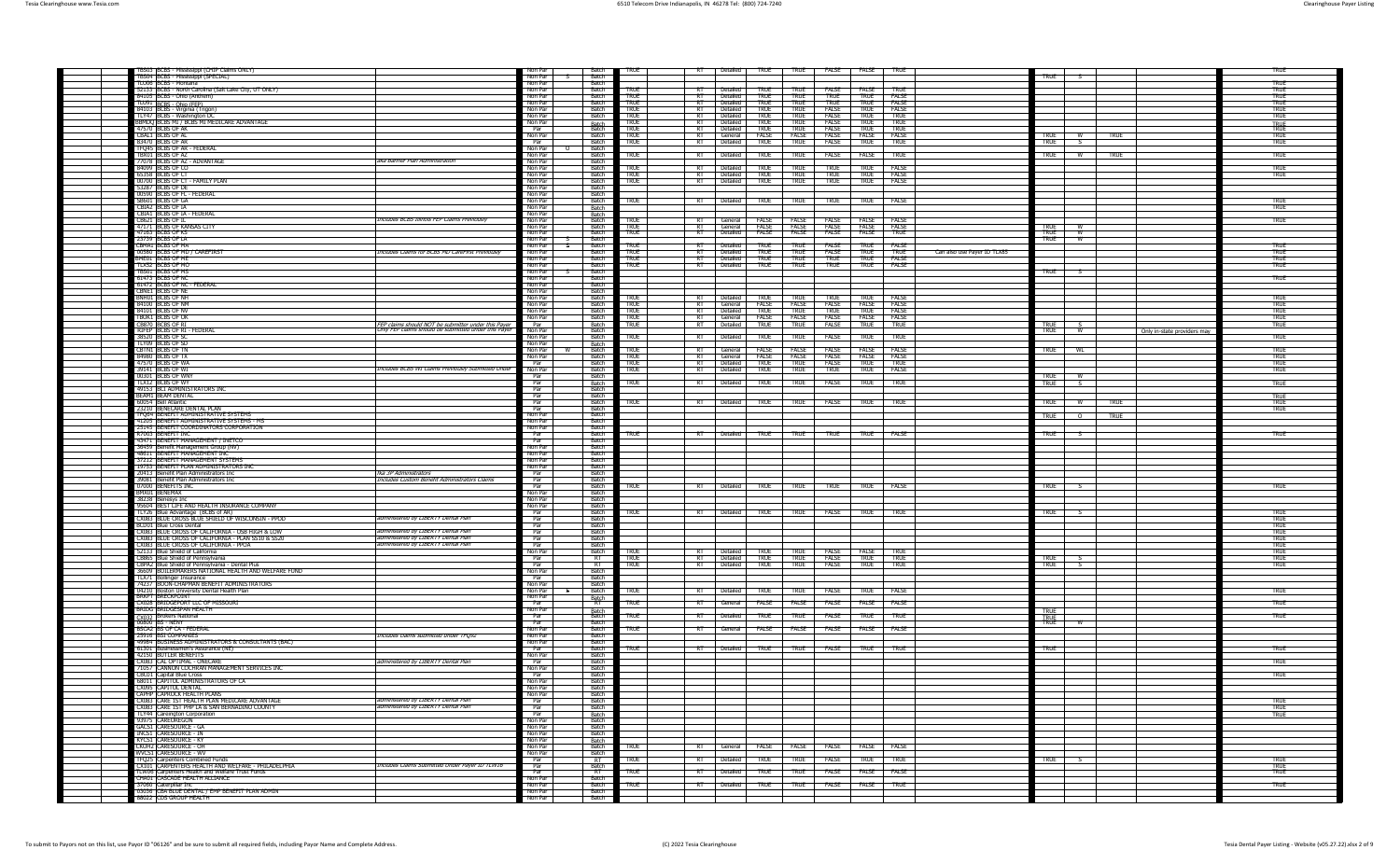| 91136 CEMENT MASONS & PLASTERERS HEALTH & WELFARE TRUST<br>34643 Cement Masons Union Local 502    |                                                                            | Non Par<br>Non Par       | <b>Batch</b><br>Batch        |                            |                                                                                   |                            |                                                                                            |                                    |                                                                                                                       |                            |
|---------------------------------------------------------------------------------------------------|----------------------------------------------------------------------------|--------------------------|------------------------------|----------------------------|-----------------------------------------------------------------------------------|----------------------------|--------------------------------------------------------------------------------------------|------------------------------------|-----------------------------------------------------------------------------------------------------------------------|----------------------------|
| TI US1 Central PA Teamsters Health & Welfare Fund                                                 |                                                                            | Par                      | Batch                        |                            |                                                                                   |                            |                                                                                            | <b>Group Restricts Eligibility</b> | <b>TRUE</b><br><b>TRUE</b><br>$-$ s $-$                                                                               | <b>TRUE</b>                |
| 34097 CENTRAL RESERVE LIFE<br>36215 CENTRAL STATES HEALTH AND WELFARE FUND                        | Includes claims submitted under TLZ08                                      | Non Par<br>Par           | Batch<br>Batch               |                            |                                                                                   |                            |                                                                                            |                                    |                                                                                                                       | <b>TRUE</b>                |
| 84147 CHAMPVA                                                                                     | CHAMPVA-HAC is not associated with and does not                            | Non Par                  | Batch                        |                            |                                                                                   |                            |                                                                                            |                                    |                                                                                                                       |                            |
| TLY40 Chicago Regional Council of Carpenters<br>34147 Children of Women Vietnam Veterans - VA HAC |                                                                            | Par<br>Non Par           | Batch<br>Batch               | TRUE                       | Detailed TRUE<br>RT                                                               | <b>TRUE</b>                | <b>FALSE</b><br><b>TRUE</b><br><b>TRUE</b>                                                 |                                    |                                                                                                                       | TRUE                       |
| 60054 Choice Plus (TRW)                                                                           |                                                                            | Par<br>Non Par           | Batch<br>Batch               | <b>TRUE</b>                | RT<br><b>Detailed</b><br><b>TRUF</b>                                              | TRUF                       | <b>FALSE</b><br>TRUF<br>TRUF                                                               |                                    | <b>TRUE</b><br>TRUF<br><b>W</b>                                                                                       | <b>TRUE</b>                |
| 38308 CHRISTIAN BROTHERS SERVICES<br>62308 CIGNA                                                  |                                                                            | Par                      | Batch                        | <b>TRUE</b>                | RT.                                                                               | <b>TRUE</b>                | TRUE<br><b>FALSE</b><br>TRUE                                                               |                                    | TRUE<br>Paper remittances turned off<br>- 5                                                                           | <b>TRUE</b>                |
| 10050 CIGNA (DHMC<br>CGHMO CIGNA DENTAL - HMO                                                     |                                                                            | Par<br>Par               | Ratch<br><b>Batch</b>        | <b>TRUE</b><br><b>TRUE</b> | Detailed TRUE<br>Detailed TRUE<br>$_{\text{DT}}$                                  | <b>TRUE</b>                | <b>FALSE</b><br>TRUF<br><b>TRUE</b><br>RT Detailed TRUE TRUE FALSE TRUE TRUE               |                                    | Paper remittances turned off<br><b>TRUE</b><br>Paper remittances turned off<br><b>TRUE</b><br>$\overline{\mathsf{S}}$ | TRUE<br>TRUE               |
| TLU52 Citizens Security Life Insurance Co                                                         |                                                                            | Non Par                  | Batch                        |                            |                                                                                   |                            |                                                                                            |                                    |                                                                                                                       |                            |
| 38219 CLAIM CHOICE ADMINISTRATORS<br>CAS89 COASTAL ADMINISTRATIVE SERVICES                        |                                                                            | Non Par<br>Par           | Batch<br>Batch               |                            |                                                                                   |                            |                                                                                            |                                    |                                                                                                                       |                            |
| 85493 COASTAL DENTAL PLAN                                                                         | aka Western Dental Plan Management                                         | Non Par                  | Batch                        |                            |                                                                                   |                            |                                                                                            |                                    |                                                                                                                       |                            |
| THIS3 COMBINED INSURANCE SERVICE<br>75261 Community Health Electronic Claims (CHEC/Webta)         |                                                                            | Non Par<br>Non Par       | iBatch<br><b>Batch</b>       |                            |                                                                                   |                            |                                                                                            |                                    |                                                                                                                       |                            |
| CX083 COMMUNITY INSURANCE - HMOA & PPOB<br>CX083 COMMUNITY INSURANCE - PPOD & PPOF                | administered by LIBERTY Dental Plan<br>administered by LIBERTY Dental Plan | Par<br>Par               | Ratch<br>Batch               |                            |                                                                                   |                            |                                                                                            |                                    |                                                                                                                       | TRUF<br><b>TRUE</b>        |
| 48005 COMPANION LIFE                                                                              |                                                                            | Non Par                  | Batch<br>Batch               |                            |                                                                                   |                            |                                                                                            |                                    |                                                                                                                       |                            |
| 77828 COMPANION LIFE<br>CX021 COMPBENEFITS                                                        |                                                                            | Non Par<br>Non Par       | <b>Batch</b>                 | <b>TRUE</b>                |                                                                                   |                            | RT Detailed TRUE TRUE FALSE TRUE TRUE                                                      |                                    | <b>TRUE</b><br>W<br>TRUE                                                                                              | <b>TRUE</b>                |
| PBGSM_COMPREHENSIVE BENEFIT ADMINISTRATORS                                                        |                                                                            | Non Par                  | Batch                        |                            |                                                                                   |                            |                                                                                            |                                    |                                                                                                                       |                            |
| 00720 COMPREHENSIVE CARE SERVICE (CCSTPA)<br>WT011 COMPREHENSIVE HEALTHCARE OPTIONS               |                                                                            | Non Par<br>Non Par       | <b>Batch</b><br>Batch        |                            |                                                                                   |                            |                                                                                            |                                    |                                                                                                                       |                            |
| 74234 COMPUSYS - ERISA GROUP<br>37307 CONNECTICUT CARPENTERS HEALTH FUND                          |                                                                            | Par<br>Par               | <b>Batch</b><br>Ratch        | TRUE                       | RT Detailed TRUE                                                                  | TRUE                       | FALSE TRUE TRUE                                                                            |                                    | <b>TRUE</b><br><b>TRUE</b>                                                                                            | TRUF<br>TRUE               |
| 62308 Connecticut General (CIGNA)                                                                 |                                                                            | Par                      | <b>Batch</b>                 | TRUE                       | RT<br>Detailed<br><b>TRUE</b>                                                     | <b>TRUE</b>                | <b>FALSE</b><br><b>TRUE</b><br>TRUE                                                        |                                    | aner remittances turned off<br><b>TRUE</b><br>- 5                                                                     | <b>TRUE</b>                |
| 37135 CONSOCIATE GROUP<br>35245 CONTINENTAL BENEFIT                                               |                                                                            | Non Par<br>Non Par       | <b>Batch</b><br>Batch        |                            |                                                                                   |                            |                                                                                            |                                    |                                                                                                                       |                            |
| 52132 Cooperative Benefit Administrators                                                          |                                                                            | Non Par                  | Batch                        | <b>TRUE</b>                | $R$ T<br>Detailed TRUE                                                            | <b>TRUE</b>                | FALSE TRUE<br><b>TRUF</b>                                                                  |                                    |                                                                                                                       | TRUE                       |
| <b>TFO74 CoreFive</b><br>35183 CORESOURC                                                          |                                                                            | Par<br>Non Par           | Batch<br>Batch               |                            |                                                                                   |                            |                                                                                            |                                    |                                                                                                                       | <b>TRUE</b>                |
| 75136 ICORESOURCE - AR<br>41045 CORESOURCE - AZ MN                                                |                                                                            | Non Par                  | Batch<br><b>Batch</b>        |                            |                                                                                   |                            |                                                                                            |                                    |                                                                                                                       |                            |
| 35182 Coresource - MD pa Il                                                                       |                                                                            | Non Par<br>Non Par       | Ratch                        |                            |                                                                                   |                            |                                                                                            |                                    |                                                                                                                       |                            |
| 35180 CORESOURCE - NC<br>TLX31 CORESOURCE DETROI                                                  | tka NGS American                                                           | Non Par<br>Non Par       | Batch<br>Batch               |                            |                                                                                   |                            |                                                                                            |                                    |                                                                                                                       |                            |
| 58102 COVENANT ADMINISTRATORS                                                                     |                                                                            | Non Par                  | Batch                        |                            |                                                                                   |                            |                                                                                            |                                    |                                                                                                                       |                            |
| 25148 COVENTRY HEALTH CARE - GA<br>87043 Coventry Healthcare National Network                     |                                                                            | Non Par<br>Non Par       | Batch<br>Batch               |                            |                                                                                   |                            |                                                                                            |                                    |                                                                                                                       |                            |
| 37320 CREATIVE PLAN ADMINISTRATORS                                                                |                                                                            | Non Par                  | <b>Batch</b><br><b>Batch</b> |                            |                                                                                   |                            |                                                                                            |                                    |                                                                                                                       |                            |
| TLU54 Crescent Dental<br>56213 CRESCENT HEALTH SOLUTIONS                                          |                                                                            | Non Par<br>Non Par       | Batch                        |                            |                                                                                   |                            |                                                                                            |                                    |                                                                                                                       |                            |
| CX054 CSEA EMPLOYEE BENEFIT FUND<br>TLU56 CT CARPENTERS HEALTH FUND                               |                                                                            | Par<br>Par               | Batch<br>Batch               | TRUE                       | <b>TRUE</b><br>Detailed                                                           | <b>TRUE</b>                | FALSE<br>TRUE<br>TRUE                                                                      |                                    | <b>TRUE</b><br>TRUE                                                                                                   | <b>TRUE</b>                |
| TFQ58 Custom Design Benefits                                                                      |                                                                            | Par                      | <b>Batch</b>                 |                            |                                                                                   |                            |                                                                                            |                                    |                                                                                                                       |                            |
| 60054 CustomCare (Southwest Bell Execs)<br>07689 Cypress Benefit Admin                            |                                                                            | Par<br>Par               | Batch                        | <b>TRUE</b>                | RT<br>Detailed<br>TRUF                                                            | TRUF                       | FALSE<br><b>TRUE</b><br>TRUE                                                               |                                    | TRUE<br>TRUE                                                                                                          | <b>TRUE</b>                |
| 39199 Cypress Dental                                                                              |                                                                            | Par                      | Batch<br>Batch               |                            |                                                                                   |                            |                                                                                            |                                    |                                                                                                                       |                            |
| TLZ04 CYPRESS DENTAL ADMINISTRATORS<br>06172 DART MANAGEMENT CORPORATION                          |                                                                            | Par<br>Non Par           | Batch<br>Ratch               |                            |                                                                                   |                            |                                                                                            |                                    |                                                                                                                       | <b>TRUE</b>                |
| DDS01 DDS INC<br>IDIND DELTA DENTAL - ILLINOIS (INDIVIDUAL)                                       |                                                                            | Non Par<br>Par           | <b>Batch</b><br>Batch        |                            |                                                                                   |                            |                                                                                            |                                    |                                                                                                                       | TRUE                       |
| 56101 DELTA DENTAL - NORTH CÀROLINA                                                               |                                                                            |                          | - RT                         | TRUE                       | Detailed<br><b>TRUE</b>                                                           | <b>TRUE</b>                | <b>TRUE</b><br><b>TRUE</b><br>FALSE                                                        |                                    | <b>TRUE</b>                                                                                                           | TRUE                       |
| 02027 DELTA DENTAL - NORTHEAST (ME NH VT)<br>TLZ34 DELTA DENTAL HEALTH FAMILIES                   |                                                                            | Par<br>Par<br>Par        | Batch<br>Batch               | <b>TRUE</b>                | Detailed<br>ਸ਼ਾ<br><b>TRUE</b>                                                    | <b>TRUE</b>                | <b>TRUE</b><br>TRUE FALSE                                                                  |                                    | <b>TRUE</b><br>TRUE                                                                                                   | TRUE<br><b>TRUE</b>        |
| CDOR1 DELTA DENTAL OF AK                                                                          |                                                                            | Par                      | <b>Batch</b>                 |                            |                                                                                   |                            |                                                                                            |                                    | <b>TRUF</b><br>TRUF<br>w                                                                                              | TRUF                       |
| 94276 DELTA DENTAL OF AL<br>DELAR DELTA DENTAL OF AR                                              |                                                                            | Par<br>Par               | Batch<br><b>Batch</b>        | <b>TRUE</b><br><b>TRUE</b> | Detailed<br>TRUE<br>$R$ T<br>RT<br>Detailed<br>TRUF                               | TRUE<br>TRUE               | FALSE<br>TRUE<br>TRUF<br><b>FALSE</b><br>TRUE<br><b>TRUE</b>                               |                                    | <b>TRUE</b><br><b>TRUF</b><br><b>TRUE</b>                                                                             | TRUF<br><b>TRUE</b>        |
| 86027 DELTA DENTAL OF AZ                                                                          |                                                                            | Par                      | <b>Batch</b><br><b>Batch</b> | <b>TRUF</b>                | $\overline{R}$<br>General FALSE<br>RT                                             | <b>TRUF</b>                | <b>FALSE</b><br>TRUE FALSE                                                                 |                                    | <b>TRIF</b>                                                                                                           | <b>TRUE</b>                |
| 77777 DELTA DENTAL OF CA<br>84056 DELTA DENTAL OF CO                                              |                                                                            | Par<br>Par               | Ratch                        | <b>TRUE</b>                | Detailed<br><b>TRUE</b>                                                           | <b>TRUE</b>                | FALSE<br><b>TRUE</b><br><b>TRUE</b>                                                        |                                    | TRUE<br><b>TRUE</b>                                                                                                   | <b>TRUE</b><br>true        |
| 22189 DELTA DENTAL OF C<br>52147 DELTA DENTAL OF DC                                               |                                                                            | Par<br>Par               | Batch<br>Batch               | <b>TRUE</b><br><b>TRUE</b> | <b>TRUE</b><br>R1<br>Detailed<br>- RT<br>Detailed<br><b>TRUE</b>                  | TRUF<br><b>TRUE</b>        | <b>FALSE</b><br><b>TRUE</b><br>TRUF<br>FALSE<br><b>TRUE</b><br><b>TRUE</b>                 |                                    | <b>TRUE</b><br>TRUE<br><b>TRUE</b><br>TRUE                                                                            | <b>TRUE</b><br>TRUE        |
| 94276 DELTA DENTAL OF DD                                                                          | AL, FL, GA, LA, MS, MT, NV, TX and UT                                      | Par                      | Batch                        | <b>TRUE</b>                | RT<br>Detailed<br><b>TRUE</b>                                                     | TRUE                       | FALSE<br><b>TRUE</b><br>TRUE                                                               |                                    | TRUE<br><b>TRUE</b>                                                                                                   | TRUE                       |
| 51022 DELTA DENTAL OF DE<br>94276 DELTA DENTAL OF F                                               |                                                                            | Par<br>Par               | - Batch<br>Ratch             | <b>TRUF</b><br>TRUF        | <b>Detailed</b><br>$R$ T<br><b>TRUF</b><br>RT<br>TRUF<br><b>Detailed</b>          | TRUF<br>TRIF               | <b>FALSE</b><br>TRUF<br><b>TRUF</b><br>TRIF<br><b>FALSE</b><br>TRUF                        |                                    | TRUF<br><b>TRUF</b><br>TRUF<br>TRUF                                                                                   | TRUF<br><b>TRUE</b>        |
| 94276 DELTA DENTAL OF GA                                                                          |                                                                            | Par                      | <b>Batch</b>                 | <b>TRUE</b>                | $R$ T<br>Detailed<br><b>TRUF</b>                                                  | TRUF                       | <b>FALSE</b><br>TRUF<br>TRIIF                                                              |                                    | <b>TRUE</b><br>TRUF                                                                                                   | TRUE                       |
| CDIA1 DELTA DENTAL OF IA<br>CDIAM DELTA DENTAL OF IA - DWI                                        |                                                                            | Par<br>Par               | Ratch<br>Batch               | <b>TRUE</b><br><b>TRUE</b> | RT<br>Detailed<br>TRUF<br>Detailed<br><b>TRUE</b><br>-RT                          | TRUF<br>TRUE               | FALSE<br><b>TRUE</b><br>TRUF<br>FALSE<br>true<br>FALSE                                     |                                    |                                                                                                                       | <b>TRUE</b><br><b>TRUE</b> |
| 82029 DELTA DENTAL OF ID<br>47598 DELTA DENTAL OF IL (GROUP PLANS                                 |                                                                            | Platinum<br>Par          | <b>Batch</b><br>Batch        | <b>TRUE</b><br><b>TRUE</b> | RT<br>Detailed FALSE<br>Detailed<br>RT.<br><b>TRUE</b>                            | TRUF<br>TRUE               | <b>TRUE</b><br>TRUE<br><b>TRUF</b><br>FALSE<br><b>TRUE</b><br><b>TRUE</b>                  |                                    |                                                                                                                       | <b>TRUE</b><br>TRUE        |
| <b>DELTI DELTA DENTAL OF IN</b>                                                                   |                                                                            | Par<br>Par               | $R$ T                        | TRUE                       | RT<br>Detailed T<br><b>TRUE</b>                                                   | <b>TRUE</b>                | <b>TRUE</b><br>FALSE<br>TRUF                                                               |                                    | <b>TRUE</b>                                                                                                           | <b>TRUE</b>                |
| CDKS1 DELTA DENTAL OF KS<br>CDKY1 DELTA DENTAL OF KY                                              |                                                                            |                          | Batch<br>$R$ T               | TRUF<br><b>TRUF</b>        | Detailed T<br><b>TRUF</b><br>$R$ T<br>$R$ T<br><b>Detailed</b><br>TRUF            | TRUF<br>TRUF               | <b>FALSE</b><br><b>TRUF</b><br><b>TRUF</b><br><b>FALSE</b><br><b>TRUF</b><br>TRUF          |                                    | TRUF<br><b>TRUF</b>                                                                                                   | TRUF<br>TRUE               |
| 94276 DELTA DENTAL OF LA                                                                          |                                                                            | P <sub>ar</sub>          | <b>Batch</b>                 | <b>TRUF</b>                | <b>Detailed</b><br>$R$ T<br>$\overline{\phantom{a}}$                              | TRIF                       | <b>FALSE</b><br><b>TRUF</b><br>$\overline{\phantom{a}}$                                    |                                    | TRUF<br><b>TRUE</b>                                                                                                   | TRUE                       |
| 04614 DELTA DENTAL OF MA<br>02027 Delta Dental of Maine                                           |                                                                            | Non Par<br>Par           | <b>Batch</b><br>Ratch        | <b>TRUE</b><br><b>TRUE</b> | ਸਾ<br>Detailed<br><b>TRUE</b><br>RT<br>Detailed<br>TRUF                           | TRUF<br>TRUF               | <b>FALSE</b><br><b>TRUE</b><br>TRUF<br><b>TRUE</b><br><b>TRUE</b><br><b>FALSE</b>          |                                    |                                                                                                                       | <b>TRUE</b><br>TRUE        |
| 23166 DELTA DENTAL OF MD                                                                          |                                                                            | Par                      | Batch                        | <b>TRUE</b>                | - RT<br>Detailed<br><b>TRUE</b>                                                   | TRUE                       | FALSE<br><b>TRUE</b><br><b>TRUE</b>                                                        |                                    | TRUE<br><b>TRUE</b>                                                                                                   | TRUE                       |
| DELTA DELTA DENTAL OF MI<br>CDMN1 DELTA DENTAL OF MN                                              |                                                                            | Par<br>Par               | - RT<br>Batch                | true<br><b>TRUE</b>        | $R$ T<br><b>Detailed</b><br><b>TRUE</b><br>Detailed<br>RT<br>TRUE                 | <b>TRUE</b><br><b>TRUE</b> | <b>TRUE</b><br><b>TRUE</b><br>- FALSE<br><b>TRUE</b><br><b>TRUE</b><br>FALSE               |                                    | <b>TRUE</b><br><b>TRUE</b>                                                                                            | TRUE<br><b>TRUE</b>        |
| 43090 DELTA DENTAL OF MO<br>94276 DELTA DENTAL OF MS                                              |                                                                            | Par<br>Par               | $R$ T<br>Batch               | <b>TRUF</b><br>TRUF        | Detailed<br>$R$ T<br><b>TRUF</b><br>Detailed<br>$R$ T<br><b>TRUF</b>              | TRUF<br>TRUF               | <b>FALSE</b><br><b>FALSE</b><br><b>FALSE</b><br><b>FALSE</b><br><b>TRUE</b><br><b>TRUF</b> |                                    | <b>TRUE</b><br>TRUF                                                                                                   | TRUF<br><b>TRUE</b>        |
| 94276 DELTA DENTAL OF MT                                                                          |                                                                            | Par                      | Ratch                        | <b>TRUE</b>                | RT<br>Detailed TRUE                                                               | TRUF                       | <b>FALSE</b><br>TRUF<br>TRIF                                                               |                                    | TRUF<br>TRUF<br>$\sim$                                                                                                | TRUF                       |
| CDND1 DELTA DENTAL OF ND<br>07027 DELTA DENTAL OF NE                                              |                                                                            | Par<br>Par               | <b>Batch</b><br><b>Batch</b> | <b>TRUF</b><br><b>TRUE</b> | $\overline{R}$<br><b>Detailed</b><br><b>TRIF</b><br>RT<br>Detailed<br><b>TRUE</b> | <b>TRIF</b><br>TRUF        | <b>TRUF</b><br><b>TRUE</b><br><b>FAISE</b><br><b>TRUE</b><br><b>TRUE</b><br><b>FALSE</b>   |                                    | <b>TRUF</b><br><b>TRUE</b>                                                                                            | TRUE<br><b>TRUE</b>        |
| 02027 Delta Dental of New Hampshi                                                                 |                                                                            | Par                      | Ratch                        | <b>TRUE</b>                | Detailed TRUE<br>$R$ T                                                            | TRUF                       | TRUE <sup>-1</sup><br>TRUE FALSE                                                           |                                    |                                                                                                                       | TRUE                       |
| 22189 DELTA DENTAL OF N1<br>DELTM DELTA DENTAL OF NM                                              |                                                                            | Par                      | Batch<br>$R$ T               | <b>TRUE</b><br>TRUE        | <b>TRUE</b><br>RT<br>Detailed  <br>RT Detailed TRUF                               | <b>TRUE</b><br><b>TRUE</b> | FALSE<br><b>TRUE</b><br>TRUF<br><b>TRUE</b><br>TRUE FALSE                                  |                                    | <b>TRUE</b><br><b>TRUE</b><br><b>TRUE</b>                                                                             | <b>TRUE</b><br>TRUE        |
| 94276 DELTA DENTAL OF NV                                                                          |                                                                            | $\frac{Par}{Par}$        | <b>Batch</b>                 | <b>TRUE</b>                | RT Detailed TRUE TRUE                                                             |                            | FALSE <b>TRUE</b><br>TRUF                                                                  |                                    | <b>TRUE</b><br><b>TRUE</b>                                                                                            | <b>TRUE</b>                |
| DELTO DELTA DENTAL OF OH                                                                          |                                                                            |                          | RT                           | TRUF                       |                                                                                   |                            | <b>RT Detailed TRUE TRUE TRUE TRUE FALSE</b><br>RT Detailed TRUE TRUE TRUE TRUE TRUE TRUE  |                                    | <b>TRUE</b><br>$^{\circ}$                                                                                             | TRUF                       |
| DELOK DELTA DENTAL OF OK<br>CDOR1 DELTA DENTAL OF OR                                              | fka Moda Health / Oregon Dental Services                                   | $\frac{Par}{Par}$<br>Par | <b>Batch</b><br><b>Batch</b> | <b>TRUE</b>                |                                                                                   |                            |                                                                                            |                                    | TRUE                                                                                                                  | TRUE<br><b>TRUE</b>        |
| 23166 DELTA DENTAL OF PA                                                                          |                                                                            | Par                      | <b>Batch</b>                 | TRUE                       | Detailed TRUE                                                                     | <b>TRUF</b>                | FALSE<br>TRUF<br><b>TRUF</b>                                                               |                                    | W TRUE<br><b>TRUE</b><br><b>TRUE</b><br>$\sim$                                                                        | TRUE                       |
| 66043 DELTA DENTAL OF PR<br>05029 DELTA DENTAL OF RI                                              |                                                                            | Non Par<br>Par           | <b>Batch</b><br>Batch        | <b>TRUE</b><br><b>TRUE</b> |                                                                                   |                            | RT Detailed TRUE FALSE FALSE TRUE TRUE<br>RT Detailed TRUE TRUE FALSE TRUE TRUE            |                                    | TRUE W TRUE                                                                                                           | <b>TRUE</b>                |
| 43091 DELTA DENTAL OF SC                                                                          |                                                                            | Par                      | RT                           | <b>TRUE</b>                | RT Detailed TRUE TRUE                                                             |                            | FAISE FAISE FAISE                                                                          |                                    |                                                                                                                       | <b>TRUE</b>                |
| 54097 DELTA DENTAL OF SD<br>DELTN DELTA DENTAL OF TN                                              |                                                                            | Par                      | Batch<br>$-$ RT $-$          | TRUE                       | RT Detailed TRUE TRUE                                                             |                            | TRUE TRUE FALSE                                                                            |                                    | TRUE S                                                                                                                | TRUF<br>TRUF               |
| 94276 DELTA DENTAL OF TX<br>94276 DELTA DENTAL OF UT                                              |                                                                            | Par<br>Par               | Batch<br>Batch               | <b>TRUF</b>                | RT Detailed TRUE TRUE<br>$\overline{R}$<br>Detailed TRUE                          | <b>TRUE</b>                | FALSE TRUE TRUE<br>FALSE<br><b>TRUE</b><br><b>TRUF</b>                                     |                                    | $-5$<br>TRUF<br>TRUE<br>$\overline{\mathsf{S}}$<br><b>TRUF</b>                                                        | TRUE                       |
| CDVA1 DELTA DENTAL OF VA                                                                          |                                                                            | Par<br>Par               |                              | <b>TRUE</b><br><b>TRUE</b> | RT Detailed TRUE                                                                  | TRUE                       | <b>FALSE</b> TRUE TRUE                                                                     |                                    | <b>TRUE</b>                                                                                                           | TRUE<br>TRUE               |
| 02027 Delta Dental of Vermont<br>91062 DELTA DENTAL OF WA                                         |                                                                            | Par<br>Par               | Batch<br>Batch<br>Batch      | <b>TRUE</b><br><b>TRUE</b> | - RT<br>Detailed TRUE<br>Detailed TRUE<br>-RT                                     | <b>TRUE</b><br><b>TRUE</b> | <b>TRUE</b><br>TRUE FALSE<br><b>FALSE</b><br>TRUE TRUE                                     |                                    | TRUE<br><b>TRUE</b><br>Requires EFT<br>- 5-                                                                           | TRUE<br>TRUE               |
| 39069 DELTA DENTAL OF WI                                                                          |                                                                            | Par                      | Batch                        | <b>TRUE</b>                | RT Detailed TRUE                                                                  | <b>TRUE</b>                | TRUE TRUE FALSE                                                                            |                                    |                                                                                                                       | TRUE                       |
| 31096 DELTA DENTAL OF WV<br>07025 DELTA DENTAL OF WY                                              |                                                                            | Par<br>Par               | Batch<br>Batch               | <b>TRUE</b>                | RT Detailed TRUE TRUE                                                             |                            | <b>FALSE</b><br>true truf                                                                  |                                    | <b>TRUE</b><br>TRUE<br>- 5                                                                                            | TRUF<br><b>TRUE</b>        |
| 94235 DELTA HEALTH SYSTEMS (CA                                                                    |                                                                            | Non Par                  | <b>Batch</b>                 |                            |                                                                                   |                            |                                                                                            |                                    |                                                                                                                       |                            |
| CDCA2 DELTACARE USA / PMI - CLAIMS                                                                |                                                                            | Par                      | <b>Batch</b>                 | TRUE                       |                                                                                   |                            | RT General FALSE FALSE FALSE FALSE FALSE                                                   |                                    | TRUE <sup>-1</sup><br><b>TRUE</b><br>- s - i                                                                          | <b>TRUE</b>                |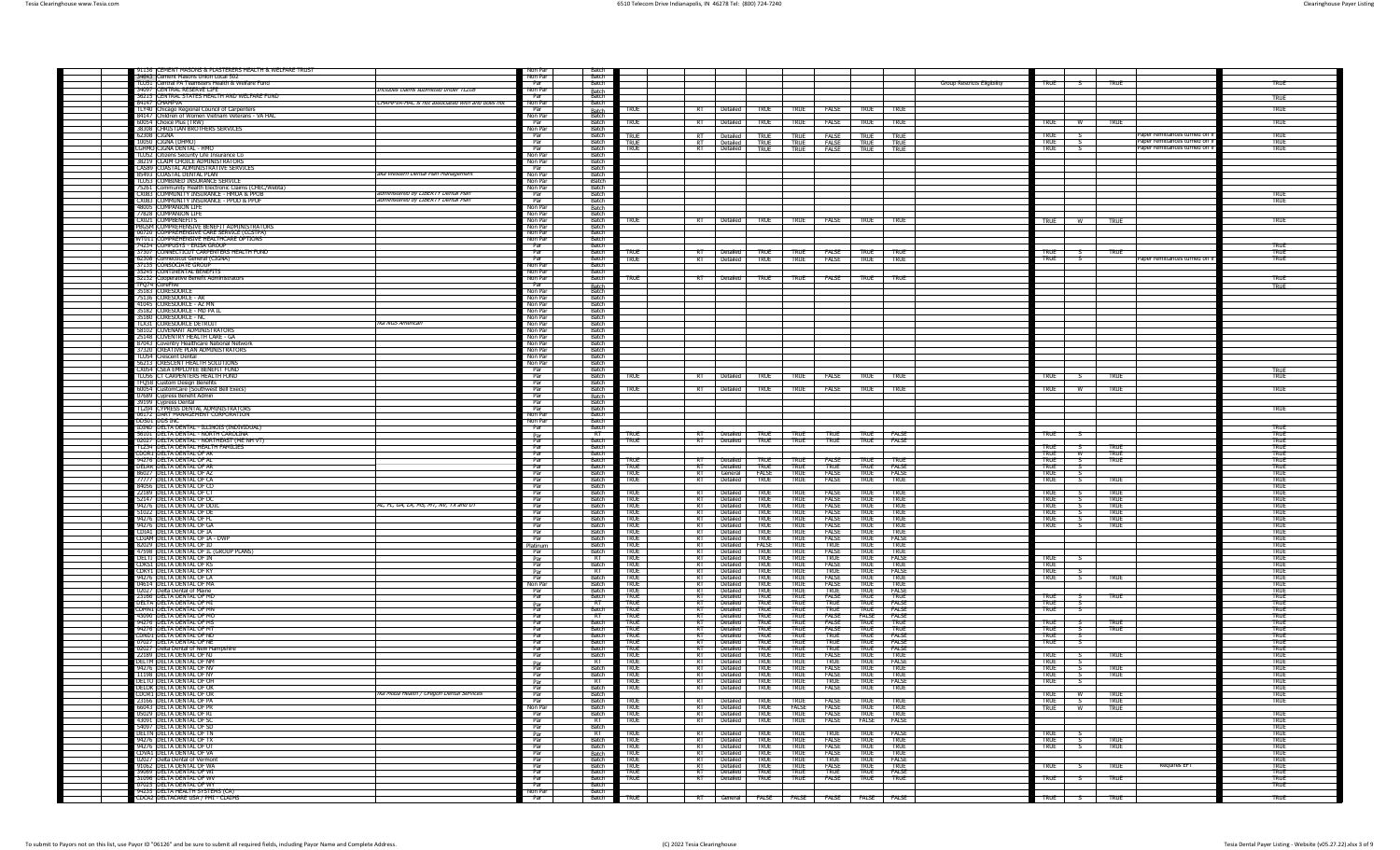|              | CDCAP   DELTACARE USA / PMI - ENCOUNTERS                                                                                                                          | Par                  |                                | TRUF                       |                                                       |                          | RT General FALSE FALSE FALSE FALSE FALSE FALSE                                                                                                                      |                            |                                 | TRUF                       |
|--------------|-------------------------------------------------------------------------------------------------------------------------------------------------------------------|----------------------|--------------------------------|----------------------------|-------------------------------------------------------|--------------------------|---------------------------------------------------------------------------------------------------------------------------------------------------------------------|----------------------------|---------------------------------|----------------------------|
|              | 52133 Dental Benefit Providers                                                                                                                                    | Non Par              | Batch                          | <b>TRUE</b>                | Detailed<br>-RT<br><b>TRUE</b>                        | <b>TRUE</b>              | <b>FALSE FALSE</b><br><b>TRUE</b>                                                                                                                                   |                            |                                 | TRUE                       |
|              | DCP01 DENTAL CARE PLUS<br><b>THRV1 DENTAL HEALTH SERVICE</b>                                                                                                      | Non Par<br>Par       | Batch<br>Batch                 |                            |                                                       |                          |                                                                                                                                                                     |                            |                                 | <b>TRUE</b>                |
|              | DNOAT Dental Network of America (DNoA)<br>tka SFDA                                                                                                                | Non Par<br>Non Par   | <b>Batch</b><br>Ratch          |                            |                                                       |                          |                                                                                                                                                                     |                            |                                 | <b>TRUE</b>                |
|              | 39148 DENTAL PROFESSIONALS OF WISCONSIN<br><b>DSL01 DENTAL SELECT</b>                                                                                             | Par                  | <b>Batch</b>                   |                            |                                                       |                          |                                                                                                                                                                     |                            |                                 | TRUE                       |
|              | 04356 DENTAQUEST - COMMERCIAL<br>CX014 DENTAQUEST (MEDICAID)<br>fka Doral Dental Plan                                                                             | Non Par<br>Non Par   | Ratch<br>Batch                 | TRUE                       | Detailed<br><b>TRUE</b>                               | <b>TRUE</b>              | <b>FALSE</b><br>TRUE<br><b>TRUE</b>                                                                                                                                 |                            |                                 | TRUE                       |
|              | 88888 DENTEGRA                                                                                                                                                    | Par                  | Batch                          |                            |                                                       |                          |                                                                                                                                                                     | true                       | <b>TRUE</b>                     | TRUE                       |
|              | 94146 DENTI-CAL (MEDICAID OF CA)<br><b>UTUDD DENTIST DIRECT</b>                                                                                                   | Non Par<br>Par       | Batch                          | TRUF                       | RT Detailed FALSE TRUE FALSE TRUE                     |                          | <b>FALSE</b>                                                                                                                                                        | <b>TRUE</b>                |                                 | <b>TRUE</b><br><b>TRUE</b> |
|              | 01000 DENTER DIRECTION<br>TFQ56 DESERET MUTUAL BENEFIT ADMINISTRATORS<br>UTUDQ DIRECT CARE ADMINISTRATORS<br>CX040 DIVERSIFIED ADMINISTRATIVE CORPORATION         | Non Par<br>Par       | Batch<br>Batch                 | TRUF                       | RT General FALSE TRUE                                 |                          | FALSE<br>TRUE FAISE                                                                                                                                                 | TRUE                       |                                 |                            |
|              |                                                                                                                                                                   | Par                  | Batch<br>Batch                 |                            |                                                       |                          |                                                                                                                                                                     |                            |                                 | TRUF                       |
|              | DOM01 Dominion Dental USA<br>DPLAN DPLAN (COMMERCIAL                                                                                                              | Par<br>Non Par       | Batch<br>Batch                 |                            |                                                       |                          |                                                                                                                                                                     |                            |                                 | TRUE                       |
|              | DRAD1 DR ADMINISTRATIVE SERVICES INC<br>35186 DUNN AND ASSOCIATES                                                                                                 | Par<br>Par           | Batch<br>Batch                 |                            |                                                       |                          |                                                                                                                                                                     |                            |                                 |                            |
|              | 65055 EAGLES BENEFITS BY DESIGN                                                                                                                                   | Non Par              | Batch                          |                            |                                                       |                          |                                                                                                                                                                     |                            |                                 |                            |
|              | TLZ28 EASTERN LIFE AND HEALTH<br>administered by LIBERTY Dental Plan<br>CX083 EASYCHOICE HEALTH PLAN                                                              | - Par<br>Par         | - Batch<br>Ratch               | <b>TRUE</b>                |                                                       |                          | RT Detailed TRUE TRUE FALSE TRUE TRUE                                                                                                                               | <b>TRUE</b>                |                                 | TRUF<br><b>TRUE</b>        |
|              | 81039 EBMS<br>TLU59 EDUCATORS MUTUAL INSURANCE ASSOC                                                                                                              | Non Par<br>Non Par   | <b>Batch</b><br><b>Batch</b>   |                            |                                                       |                          |                                                                                                                                                                     | <b>TRUE</b>                |                                 |                            |
|              | 73288 EHI                                                                                                                                                         | Non Par              | Batch                          | TRUE                       | RT Detailed TRUE TRUE                                 |                          | <b>FALSE TRUE</b><br><b>TRUE</b>                                                                                                                                    | TRUE W                     | <b>TRUE</b>                     | TRUE                       |
|              | 30506 ELECTRICAL WELFARE TRUST FUND<br>MBDQ EMBLEM DENTAQUEST                                                                                                     | Non Par<br>Non Par   | Batch<br>Batch                 |                            |                                                       |                          |                                                                                                                                                                     |                            |                                 | TRUE                       |
|              | 13551 Emblem Health (Group Health Inc)<br>73288 EMPHESYS EMPLOYERS HEALTH OF WISCONSIN                                                                            | Platinum<br>Non Par  | Batch<br>Batch                 | TRUF                       | <b>TRUF</b><br><b>Detailed</b>                        | <b>TRUF</b>              | <b>FALSE</b><br><b>TRUF</b><br><b>TRUF</b>                                                                                                                          |                            |                                 | <b>TRUE</b><br>TRUF        |
|              | 55093 EMPIRE BCBS                                                                                                                                                 | Non Par              | Batch                          | <b>TRUE</b>                | $\frac{R1}{R1}$ Detailed $\frac{100L}{RUE}$ TRUE      |                          | TRUE TRUE<br><b>FALSE</b>                                                                                                                                           | TRUE W                     | TRUE                            | TRUE                       |
|              | CX083 EMPIREHEALTHCHOICE ASSURANCE - OSB LOW & PPOB<br>administered by LIBERTY Dental Plan<br>CX083 EMPIREHEALTHCHOICE HMO<br>administered by LIBERTY Dental Plan | Par<br>Par           | Ratch<br>Batch                 |                            |                                                       |                          |                                                                                                                                                                     |                            |                                 | TRUE<br>TRUE               |
|              | 38241 EMPLOYEE BENEFIT CONCEPT.                                                                                                                                   | Non Par<br>Non Par   | Batch<br>Batch                 |                            |                                                       |                          |                                                                                                                                                                     |                            |                                 |                            |
|              | 37257 EMPLOYEE BENEFIT CONSULTANTS<br>CX025 EMPLOYEE BENEFIT MANAGEMENT CORP                                                                                      | Non Par              |                                |                            |                                                       |                          |                                                                                                                                                                     |                            |                                 |                            |
|              | 03036 Employee Benefit Plan Administration Inc (EBPA)<br>60221 EMPLOYEE BENEFIT SERVICES INC                                                                      | Non Par<br>Non Par   | Batch<br>Batch<br>Batch        |                            |                                                       |                          |                                                                                                                                                                     |                            |                                 |                            |
|              | 42149 EMPLOYEE BENEFIT SYSTEMS                                                                                                                                    | Par                  | Batch<br><b>Batch</b>          |                            |                                                       |                          |                                                                                                                                                                     |                            |                                 | <b>TRUE</b>                |
|              | 35112 EMPLOYEE PLANS LLC<br>CX031 EMPLOYEE PLANS LLC                                                                                                              | Non Par<br>Non Par   | Ratch                          |                            |                                                       |                          |                                                                                                                                                                     |                            |                                 |                            |
|              | 75232 EMPLOYERS DIRECT HEALTH<br>73288 EMPLOYERS HEALTH INS OF WISCONSIN (EHI) (EMPHESYS)                                                                         | Non Par<br>Non Par   | <b>Batch</b><br>Batch          | TRUE                       |                                                       |                          | RT Detailed TRUE TRUE FALSE TRUE TRUE                                                                                                                               |                            |                                 | TRUE                       |
|              | 59297 EMPLOYERS MUTUAL INC                                                                                                                                        | Non Par              | <b>Batch</b>                   |                            |                                                       |                          |                                                                                                                                                                     | <b>TRUE</b>                | <b>TRUE</b><br>W                |                            |
|              | WT016 Encara<br>46278 FNVOLVE HEALTH<br>fka Dental Health & Wellness                                                                                              | Par<br>Par           | Batch<br>Batch                 |                            |                                                       |                          |                                                                                                                                                                     |                            |                                 | TRUE<br><b>TRUE</b>        |
|              | CX037 EPSI DENTAL II<br>fka Capital Dental<br>62308 EQUICOR                                                                                                       | Non Par<br>Par       | - Batch<br>Ratch               |                            |                                                       |                          |                                                                                                                                                                     | <b>TRUE</b>                | Paper remittances turned off if | <b>TRUE</b>                |
|              | 34108 ES BEVERIDGE AND ASSOCIATES                                                                                                                                 | Par                  | Batch                          | TRUE                       |                                                       |                          | RT   Detailed   TRUE   TRUE   FALSE   TRUE   TRUE                                                                                                                   |                            |                                 |                            |
|              | 34159 EV BENEFITS MANAGEMENT / NABN<br>MNM01 EVERENCE<br>fka Mennonite Mutual Aid                                                                                 | Non Par<br>Non Par   | <b>Batch</b><br>Batch          | TRUE                       | <b>FALSE</b><br>RT<br>General                         | <b>TRUE</b>              | FALSE<br>FALSE<br>FALSE                                                                                                                                             |                            |                                 |                            |
|              | EXC01 Excellus BlueCross BlueShield<br>Rochester, Finger Lakes, Utica, Watertown<br><b>EXC02</b> Excellus BlueCross BlueShield<br>Central NY, Syracuse, Utica     | Platinum<br>Platinum | $R$ T<br>$^-$ RT               |                            |                                                       |                          |                                                                                                                                                                     |                            |                                 | <b>TRUE</b><br>TRUE        |
|              | EXC03 Excellus Inc - FEDERAL Claims Only                                                                                                                          | Platinum             | Batch                          |                            |                                                       |                          |                                                                                                                                                                     |                            |                                 |                            |
|              | 91136 FAIRBANKS NORTH STAR BOROUGH<br>TLY84 FCE BENEFIT ADMINISTRATORS INC                                                                                        | Non Par<br>Non Par   | Batch                          |                            |                                                       |                          |                                                                                                                                                                     |                            |                                 |                            |
|              | 71056 Fed Ex Freight East                                                                                                                                         | Par                  | <b>Batch</b><br>Batch<br>Batch | TRUE<br>TRUE               | Detailed                                              |                          | TRUE TRUE FALSE TRUE TRUE<br>TRUE TRUE FALSE TRUE TRUE                                                                                                              | TRUF                       | Paper remittances turned off    | TRUE                       |
|              |                                                                                                                                                                   |                      |                                |                            |                                                       |                          |                                                                                                                                                                     |                            |                                 |                            |
|              | <b>BCAFD FEP BLUE DENTAL</b>                                                                                                                                      | Par<br>Non Par       | Batch                          |                            | RT Detailed                                           |                          |                                                                                                                                                                     | <b>TRUE</b>                | Paper remittances turned off    | TRUE<br>TRUE               |
|              | TLU69 FIDELIO INSURANCE COMPANY                                                                                                                                   | Par                  | <b>Images</b>                  |                            |                                                       |                          |                                                                                                                                                                     |                            |                                 | TRUE                       |
|              | 72630 First Ameritas Life Insurance Corp of New York<br>TLZ41 FIRST COMMONWEALTH                                                                                  | Par<br>Par           | Batch<br>Batch                 | <b>TRUE</b><br><b>TRUE</b> | RT   Detailed<br>RT<br>Detailed TRUE                  | TRUE TRUE<br><b>TRUE</b> | FALSE TRUE<br><b>TRUE</b><br><b>TRUE</b><br><b>TRUE</b><br>TRUE                                                                                                     | TRUE                       |                                 | TRUE<br>TRUE               |
|              | CX090 FIRST CONTINENTAL LIFE AND ACCIDENT<br>TLU63 FIRST DENTAL HEALTH                                                                                            | Par<br>Non Par       | Batch<br>Batch                 |                            |                                                       |                          |                                                                                                                                                                     |                            |                                 | <b>TRUE</b><br>TRUF        |
|              | TFZ08 FIRST PLAN BLUE                                                                                                                                             | Par                  | Batch                          | <b>TRUE</b>                | RT<br><b>TRUE</b><br>Detailed                         | TRUF                     | TRUF<br>FALSE<br>TRUI                                                                                                                                               | <b>TRUE</b>                |                                 | <b>TRUE</b>                |
|              | 71005 FIRST RELIANCE STANDARD LIFE - NY<br>95411 FL MCO PHC/PHP                                                                                                   | Par<br>Non Par       | Batch<br>Batch                 | <b>TRUE</b>                | RT Detailed<br><b>TRUE</b>                            | <b>TRUE</b>              | <b>FALSE TRUE TRUE</b>                                                                                                                                              | TRUE                       |                                 | <b>TRUE</b>                |
|              | DDNJF FLAGSHIP - DELTACARE (DDNJ)<br>R7004 FLEX COMPENSATION                                                                                                      | Par<br>Par           | Batch<br>Batch                 | <b>TRUE</b>                | <b>TRUE</b><br>Detailed                               | <b>TRUE</b>              | <b>TRUE</b><br><b>TRUE</b><br>FALSE                                                                                                                                 | <b>TRUE</b><br><b>TRUE</b> | TRUE                            | TRUE<br><b>TRUE</b>        |
|              | 60054 FlexCare                                                                                                                                                    | Par                  | Batch                          | <b>TRUE</b>                | RT Detailed TRUE TRUE                                 |                          | <b>FALSE</b> TRUE<br><b>TRUE</b>                                                                                                                                    | TRUE                       | TRUE                            | TRUE                       |
|              | 76031 FLORIDA COMBINED LIFE (BCBS OF FL)<br>60054 Florida Power & Light                                                                                           | Par<br>Par           | Batch<br>- Batch               | <b>TRUE</b><br>TRUE        | <b>RT Detailed TRUE TRUE</b><br>RT Detailed TRUE TRUE |                          | FALSE TRUE TRUE<br><b>FALSE</b><br><b>TRUF</b><br><b>TRUF</b>                                                                                                       | TRUF<br>TRUE T             | <b>TRUE</b><br>w                | <b>TRUE</b><br>TRUF        |
|              | 48117 FMH BENEFIT SERVICES<br>aka CORESOURCE KC                                                                                                                   | Non Par              | Ratcl<br>Batch                 |                            |                                                       |                          |                                                                                                                                                                     |                            |                                 |                            |
|              | 25059 FOREST COUNTY POTAWATOMI<br>LU19 Formula Dental                                                                                                             | Non Par<br>Par       | iBatcl                         |                            |                                                       |                          |                                                                                                                                                                     |                            |                                 | <b>TRUE</b>                |
|              | 70408 FORTIS BENEFITS INSURANCE COMPANY<br>TLU72 Foundation Benefits Administration                                                                               | Par<br>Non Par       | Batch<br>Batch                 |                            |                                                       |                          |                                                                                                                                                                     |                            |                                 | TRUE                       |
|              | 64069 FOX EVERETT INSURANCE<br>TLU71 FOX VALLEY LABORERS WELFARE FUND                                                                                             | Non Par<br>Non Par   | Batch<br>Batch                 |                            |                                                       |                          |                                                                                                                                                                     |                            |                                 |                            |
|              | CX041 FRATERNAL ORDER OF POLICE                                                                                                                                   | Non Par              | Batch                          |                            |                                                       |                          |                                                                                                                                                                     |                            |                                 |                            |
|              | <b>TLZ18</b> Frates Benefit Administrators<br>67136 FREEDOM CLAIMS MANAGEMEN                                                                                      | Par<br>Non Par       | Batch<br>Ratch                 |                            |                                                       |                          |                                                                                                                                                                     |                            |                                 |                            |
|              | 59204 FRINGE BENEFIT COORDINATORS                                                                                                                                 | Non Par              | Batch                          |                            |                                                       |                          |                                                                                                                                                                     |                            |                                 |                            |
|              | 93158 FRINGE BENEFIT GROUP<br>96938 GATEWAY HEALTH PLAN                                                                                                           | Non Par<br>Par       | Batch                          | true                       | Detailed<br>TRUE <sup>-1</sup><br>RT                  | <b>TRUE</b>              | <b>FALSE</b><br><b>TRUE</b><br>FALSE                                                                                                                                |                            |                                 | TRUE                       |
|              | GCU01 GCU Local 8-M & 96B Health & Welfare Fund<br>67814 GEGLAC - GE GROUP LIFE ASSURANCE COMPANY - DENTAL                                                        | Non Par<br>Par       | Batch<br>Batch<br>Batch        |                            |                                                       |                          |                                                                                                                                                                     |                            |                                 | TRUE                       |
|              | 44054 GEHA EMPLOYEE PROGRAM                                                                                                                                       | Non Par<br>Par       | Batch<br>Batch                 | <b>TRUE</b>                | RT<br>FALSE<br>General                                | <b>TRUE</b>              | <b>FALSE</b><br>FALSE<br>FALSE                                                                                                                                      |                            |                                 | TRUE                       |
|              | GHP22 GEISENGER HEALTHPLAN<br>67814 GENWORTH LIFE AND HEALTH INSURANCE COMPANY                                                                                    | Par                  | Batcl                          |                            |                                                       |                          |                                                                                                                                                                     |                            |                                 | true                       |
|              |                                                                                                                                                                   | Non Par<br>Non Par   | <b>Batch</b><br>Batch          | <b>TRUE</b>                | <b>RT</b><br>General                                  | FALSE FALSE              | FALSE<br>FALSE<br>FALSE                                                                                                                                             |                            |                                 | TRUE                       |
|              | TLU74 Gettysburg Insurance Services<br>80314 GIC (Indemnity Plan)<br>07205 GILSBAR INC                                                                            | Non Par              | Batch                          |                            |                                                       |                          |                                                                                                                                                                     |                            |                                 |                            |
|              | CX083 GOLDEN STATE HEALTH PLAN<br>administered by LIBERTY Dental Plan<br>WD01 GOLDEN WEST DENTAL                                                                  | Par<br>Non Par       | Batcl<br>Batch                 | <b>TRUE</b>                |                                                       |                          |                                                                                                                                                                     |                            |                                 | TRUE<br>TRUE               |
|              | 57254 GOVERNMENT EMPLOYEES HEALTH ASSOCIATION - GEHA<br>tka General American Life<br>63665 GREAT WEST HEALTHCARE                                                  | Non Par<br>Non Par   | Batch<br><b>Batch</b>          | <b>TRUE</b><br><b>TRUF</b> |                                                       |                          |                                                                                                                                                                     |                            |                                 | <b>TRUE</b>                |
|              | 80705 GREAT-WEST HEALTHCARE                                                                                                                                       | Non Par              | Ratch                          | TRUE                       |                                                       |                          | rt Detailed True True False True False<br>RT General False True False False False<br>RT Detailed True True False True True<br>RT Detailed True True False True True | TRUE W<br>TRUE W           | TRUE<br><b>TRUE</b>             |                            |
|              | TLY75 Group & Pension Administrators (GPA)<br>36338 GROUP ADMINISTRATORS LTD                                                                                      | Par<br>Par           | Ratch<br>Batch                 |                            |                                                       |                          |                                                                                                                                                                     |                            |                                 |                            |
| 05/19/22 ADD |                                                                                                                                                                   | Non Par<br>Non Par   | Batch<br>Batch                 | <b>TRUE</b>                |                                                       |                          | RT General FALSE FALSE FALSE FALSE TRUE                                                                                                                             |                            |                                 | <b>TRUE</b>                |
|              | <b>80241 GROUP BENEFIT SERVICES - MISSOURI</b><br>CX036 GROUP DENTAL SERVICE<br>37276 GROUP INSURANCE SERVICE CENTER                                              | Non Par              | Batch                          |                            |                                                       |                          |                                                                                                                                                                     |                            |                                 |                            |
|              | 66701 GROUP MARKETING SERVICES INC<br>37086 Group Plan Solutions                                                                                                  | Non Par<br>Non Par   | Batch                          |                            |                                                       |                          |                                                                                                                                                                     |                            |                                 |                            |
|              | 64246 GUARDIAN LIFE INSURANCE CO.<br>GI813 GUARDIAN MANAGED DENTALGUARD (INDIVIDUAL MARKET)                                                                       | Par<br>Par           | Batch<br>Ratch                 | <b>TRUE</b>                | $\overline{R}$<br>Detailed<br>TRUE                    | TRUE                     | <b>TRUE</b><br><b>TRUE</b><br>TRUE                                                                                                                                  |                            |                                 | <b>TRUE</b>                |
|              | 99943 GULF GUARANTY EMPLOYEE BENEFIT SERVICES                                                                                                                     | Non Par              | Ratch                          |                            |                                                       |                          |                                                                                                                                                                     |                            |                                 | TRUE                       |
|              | 59142 Harrington Benefit Services Inc<br>tka HealthPlan Services Oklahoma<br>59143 HARRINGTON HEALTH                                                              | Non Par<br>Non Par   | Batch<br>Batch                 |                            |                                                       |                          |                                                                                                                                                                     |                            |                                 |                            |
|              | DEHI1 HAWAII DENTAL SERVICES (DELTA DENTAL OF HI)<br>TFO61 HAWAII MEDICAL ASSURANCE ASSOCIATION (HMÁA)                                                            | Non Par<br>Non Par   | $R$ T<br>Batch                 | TRUE                       | RT<br>General                                         | FALSE FALSE              | FALSE<br><b>TRUE</b><br>FALSE                                                                                                                                       | <b>TRUE</b>                |                                 |                            |
|              | 86066 HAWAII-MAINLAND ADMINISTRATORS<br>TPC08 Hawaii-Western Management Group (HWMG)                                                                              | Non Par<br>Non Par   | Batch<br>Batch                 |                            |                                                       |                          |                                                                                                                                                                     |                            |                                 |                            |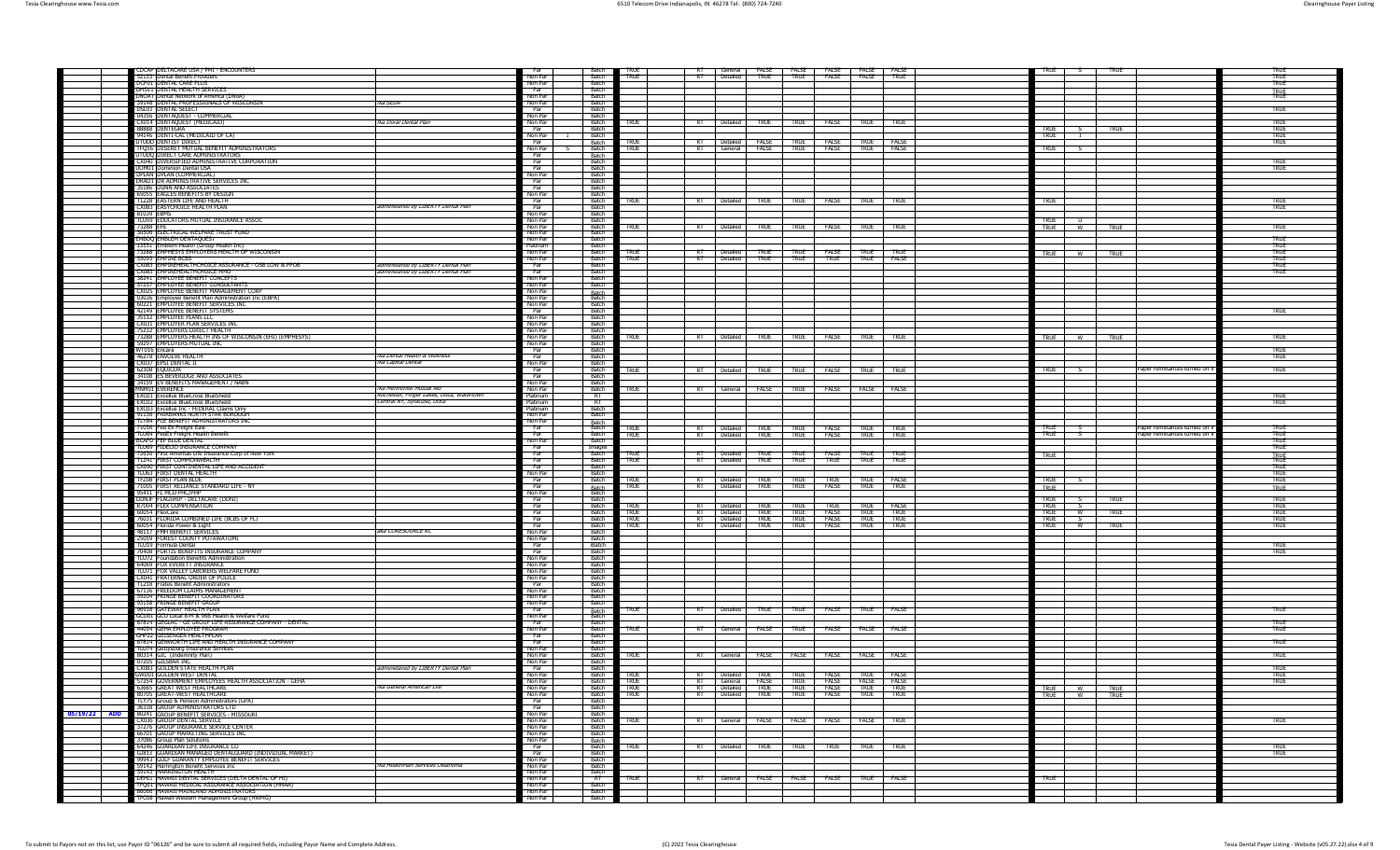| TLX24 Health Benefit Claims Dept<br>62179 HEALTH CHOICE AZ                                                     |                                                                            | Par<br>Non Par     | <b>Batch</b><br>Batch   | <b>TRUE</b><br>TRUE |             | RT Detailed TRUE TRUE FALSE TRUE TRUE<br>RT General FALSE FALSE FALSE FALSE FALSE         |             |                                       |             |             | TRUF                       | Paper remittances turned off i | TRUE                |
|----------------------------------------------------------------------------------------------------------------|----------------------------------------------------------------------------|--------------------|-------------------------|---------------------|-------------|-------------------------------------------------------------------------------------------|-------------|---------------------------------------|-------------|-------------|----------------------------|--------------------------------|---------------------|
| 16112 Health Economics Group Inc.                                                                              |                                                                            | Platinum           | Batch                   |                     |             |                                                                                           |             |                                       |             |             |                            |                                | TRUE                |
| II W61 Health First TPA<br>CX083   HEALTH NET 21 - LA & SACRAMENTO                                             | administered by LIBERTY Dental Plan                                        | Non Par<br>Par     | Ratch<br>Ratch          |                     |             |                                                                                           |             |                                       |             |             |                            |                                | TRUF                |
| CX083 HEALTH NET HEALTHY FAMILIES A, B & C                                                                     | administered by LIBERTY Dental Plan                                        | Par                | - Batch                 |                     |             |                                                                                           |             |                                       |             |             |                            |                                | TRUE                |
| CX083 HEALTH NET LOS ANGELESE PHP<br>CX083 HEALTH NET SACRAMENTO GMO                                           | administered by LIBERTY Dental Plan<br>administered by LIBERTY Dental Plan | Par<br>Par         | Batch<br>Batch          |                     |             |                                                                                           |             |                                       |             |             |                            |                                | <b>TRUE</b><br>TRUE |
| CX009 HEALTH PARTNERS OF MN                                                                                    |                                                                            | Non Par            | Batch                   |                     |             |                                                                                           |             |                                       |             |             | <b>TRUE</b><br>w           | <b>TRUE</b>                    | TRUE                |
| 59140 HEALTH PLAN SERVICES<br>CX055 THEATTH PLANS INC.                                                         |                                                                            | Non Par<br>Non Par | Batch<br>- Batch        |                     |             |                                                                                           |             |                                       |             |             |                            |                                |                     |
| CX019 HEALTH RESOURCES IN                                                                                      |                                                                            | Par                | Ratch                   |                     |             |                                                                                           |             |                                       |             |             |                            |                                | <b>TRUE</b>         |
| HCHHP   HEALTHCARE HIGHWAYS HEALTH PLAN<br>HMA01 HEALTHCARE MANAGEMENT ADMINISTRATORS INC                      |                                                                            | Non Par<br>Non Par | <b>Batch</b><br>Batch   |                     |             |                                                                                           |             |                                       |             |             |                            |                                |                     |
| HCP01 HealthCare Payers Coalition                                                                              |                                                                            | Non Par            |                         |                     |             |                                                                                           |             |                                       |             |             |                            |                                |                     |
| 71064 HEALTHCHOICE<br>85729 HealthComp (CA                                                                     |                                                                            | Par<br>Par         | Batch<br>Batch<br>Batch | <b>TRUE</b>         |             | RT General FALSE FALSE FALSE FALSE FALSE                                                  |             |                                       |             |             |                            |                                |                     |
| 95213 HEALTHEDGE ADMINISTRATORS                                                                                |                                                                            | Non Par            | <b>Batch</b>            |                     |             |                                                                                           |             |                                       |             |             |                            |                                |                     |
| 56144 HEALTHGRAM INC.                                                                                          | tka Primary Physician Care Inc                                             | Non Par            | Batch                   |                     |             |                                                                                           |             |                                       |             |             |                            |                                |                     |
| 59226 HealthMarkets<br>52133 HealthNet of Oreo                                                                 | fka MEGA Life & Health Insurance Co                                        | Par<br>Non Par     | Ratch<br>Ratch          | <b>TRUE</b>         |             | RT   Detailed   TRUE   TRUE   FALSE   FALSE   TRUE                                        |             |                                       |             |             |                            |                                | <b>TRUE</b>         |
| 51037 HEALTHNOW ADMINISTRATIVE SERVICES                                                                        | fka Brokerage Concepts Inc                                                 | Non Par            | Batch                   |                     |             |                                                                                           |             |                                       |             |             |                            |                                |                     |
| 55204 HEALTHNOW NY<br>11271 HEALTHPLEX                                                                         |                                                                            | Par<br>Platinum    | - Batch<br>Batch        | FALSE               |             |                                                                                           |             |                                       |             |             | <b>TRUE</b><br><b>TRUE</b> |                                | <b>TRUE</b>         |
| 71063 HEALTHSCOPE BENEFITS INC                                                                                 | tka CNA Health Partners of Arkansas                                        | Par                | Batch                   | <b>TRUE</b>         |             | RT General FALSE FALSE FALSE FALSE FALSE                                                  |             |                                       |             |             |                            |                                |                     |
| 34145 HEALTHSMART<br>37256 HEALTHSMART RENEELT SOLLITIONS                                                      | <i>fka Klais &amp; Company</i><br>fka Mutual Assurance Administrators Inc. | Non Par<br>Non Par | Batch<br>- Batch        |                     |             |                                                                                           |             |                                       |             |             |                            |                                |                     |
| 37283 HEALTHSMART BENEFIT SOLUTIONS                                                                            | fka Gallagher Benefit Administrators                                       | Non Par            | Batch                   |                     |             |                                                                                           |             |                                       |             |             |                            |                                |                     |
| 87815 HEALTHSMART BENEFIT SOLUTIONS                                                                            | Tika Wells Fargo TPA<br>administered by LIBERTY Dental Plan                | Non Par<br>Par     | Ratch<br><b>Batch</b>   |                     |             |                                                                                           |             |                                       |             |             |                            |                                | TRUE                |
| CX083 HEALTHY ALLIANCE LIFE INSURANCE - PPOB<br>CARRS HEALTHY MIGHIGAN DENTAL                                  |                                                                            | Non Par            | - Batch                 |                     |             |                                                                                           |             |                                       |             |             |                            |                                |                     |
| HGL01 HEAVY & GENERAL LABORERS                                                                                 |                                                                            | Non Par            | Batch                   |                     |             |                                                                                           |             |                                       |             |             |                            |                                |                     |
| HMSA1 HMSA (HAWAII MEDICAL SERVICES) - COMMERCIAL<br>88023 HOMETOWN HEALTH PLAN                                |                                                                            | Par<br>Non Par     | Batch<br>Batch          | TRUF                |             | RT Detailed TRUE TRUE FALSE TRUE                                                          |             |                                       |             | <b>TRUF</b> | <b>TRUE</b>                |                                | <b>TRUE</b>         |
| <b>H7FEP Horizon BCBS N1 FEP Claims</b>                                                                        |                                                                            | Non Par            | Batch                   |                     |             |                                                                                           |             |                                       |             |             |                            |                                | <b>TRUE</b>         |
| 22099 THORTZON BCBS OF NT<br>22099 HORIZON HEALTHCARE OF N                                                     |                                                                            | Non Par<br>Non Par | - Batch<br>Ratch        |                     |             |                                                                                           |             |                                       |             |             |                            |                                | TRUF<br>TRIF        |
| 91060 HOTEL EMPLOYEES RESTAURANT EMPLOYEES HEALTH TRUST                                                        | Claims are now processed by Northwest                                      | Platinum           | Batch                   |                     |             |                                                                                           |             |                                       |             |             |                            |                                | <b>TRUE</b>         |
| <b>HPSMD HPSM DENTAL</b>                                                                                       |                                                                            | Non Par            | Batch<br>Batch          |                     |             |                                                                                           |             |                                       |             |             |                            |                                |                     |
| 37224 HSBS MEMPHIS<br>73288 HUMANA DENTAL                                                                      | <b>tka Pitman &amp; Associates</b>                                         | Non Par<br>Non Par | Batch                   | <b>TRUE</b>         |             | RT Detailed TRUE TRUE FALSE TRUE TRUE                                                     |             |                                       |             |             | TRUE W                     | <b>TRUE</b>                    | <b>TRUE</b>         |
| 22175 I E SHAFFER                                                                                              |                                                                            | Non Par            | Batch                   |                     |             |                                                                                           |             |                                       |             |             |                            |                                |                     |
| IAT01 IATSE - Intl Assoc of Theatrical Stage Employees<br><b>41464 TREW LOCAL 364</b>                          |                                                                            | Non Par<br>Non Par | <b>Batch</b><br>Batch   |                     |             |                                                                                           |             |                                       |             |             |                            |                                |                     |
| A1317 IIBEW Local 38                                                                                           |                                                                            | Par<br>Non Par     | RT                      | <b>TRUE</b>         |             | RT Detailed TRUE TRUE TRUE TRUE FALSE                                                     |             |                                       |             |             | <b>TRUE</b>                |                                | <b>TRUE</b>         |
| A1461 IBEW LOCAL 461                                                                                           |                                                                            |                    | Ratch                   |                     |             |                                                                                           |             |                                       |             |             |                            |                                |                     |
| A4681 IBEW Local 481<br>35416 IMMANUEL PATHWAYS - NE                                                           |                                                                            | Non Par<br>Non Par | Batch<br>- Batch        |                     |             |                                                                                           |             |                                       |             |             |                            |                                |                     |
| 53534 IMMANUEL PATHWAYS - SW IA                                                                                |                                                                            | Non Par            | Batch                   |                     |             |                                                                                           |             |                                       |             |             |                            |                                |                     |
| 89070 Independence Blue Cross Dental Plan - BlueExtraSM<br>CX070 INDIANA CHILDRENS SPECIAL HEALTHCARE SERVICES |                                                                            | Par<br>Non Par     | $R$ T<br>Batch          | TRUF                |             | RT Detailed TRUE TRUE FALSE TRUE TRUE                                                     |             |                                       |             |             | <b>TRUE</b>                |                                | TRUE                |
| 35107 INDIANA TEAMSTERS HEALTH BENEFITS FUND                                                                   | tka Local 135 Health Benefits Fund                                         | Non Par            | Batch                   |                     |             |                                                                                           |             |                                       |             |             |                            |                                |                     |
| 40025 Trinovation Health<br>38255 INSIGHT BENEFIT ADMINISTRATORS                                               |                                                                            | Non Par<br>Non Par | Batch<br>Ratch          |                     |             |                                                                                           |             |                                       |             |             |                            |                                |                     |
| TLY73 Insurance Administrators of America                                                                      |                                                                            | Non Par            | Batch                   |                     |             |                                                                                           |             |                                       |             |             |                            |                                |                     |
| 13315 INSURANCE DESIGN ADMINISTRATORS                                                                          |                                                                            | Non Par            | - Batch                 |                     |             |                                                                                           |             |                                       |             |             |                            |                                |                     |
| 15688 INSURANCE MANAGEMENT SERVICES<br>74385 INSURANCE SYSTEMS INC                                             |                                                                            | Non Par<br>Par     | Batch                   |                     |             |                                                                                           |             |                                       |             |             |                            |                                | TRUE                |
| <b>IAC01 INSURERS ADMINISTRATIVE CORP</b>                                                                      |                                                                            | Non Par            | Batch<br>Batch          |                     |             |                                                                                           |             |                                       |             |             |                            |                                | <b>TRUE</b>         |
| 51020 INTEGRA ADMINISTRATIVE GROUP<br>68031 INTEGRITY ADMINISTRATORS INC (IAI)                                 |                                                                            | Par<br>Non Par     | Batch<br>- Batch        |                     |             |                                                                                           |             |                                       |             |             |                            |                                |                     |
| 56132 INTERACTIVE MEDICAL SYSTEMS                                                                              | Includes claims submitted under Payer ID TLW56                             | Non Par            | Ratch                   |                     |             |                                                                                           |             |                                       |             |             |                            |                                |                     |
| 11329 INTERNATIONAL BENEFITS ADMINISTRATORS                                                                    |                                                                            | Par                | - Batch                 |                     |             |                                                                                           |             |                                       |             |             |                            |                                |                     |
| IUP81 INTL UNION OF PAINTERS AND ALLIED TRADES LOCAL 81<br>36342 IPMG EMPLOYEE BENEFITS                        | aka IUPAT 81                                                               | Non Par<br>Non Par | Batch<br>Batch          |                     |             |                                                                                           |             |                                       |             |             |                            |                                |                     |
| 41600 ITASCA MEDICAL CARE                                                                                      |                                                                            | Non Par            | Batch                   |                     |             |                                                                                           |             |                                       |             |             |                            |                                |                     |
| IHS02 JERICHO SHARE<br><b>TLW64 JI Specialty Services Company</b>                                              |                                                                            | Par<br>Non Par     | Batch<br><b>Batch</b>   |                     |             |                                                                                           |             |                                       |             |             |                            |                                |                     |
| CHSIT I IOINT BENEEIT TRUST                                                                                    | Administered by Health Services Benefit                                    | Non Par            | Batch                   |                     |             |                                                                                           |             |                                       |             |             |                            |                                | TRUF                |
| 34136 JP FARLEY CORPORATION<br>CX073 KAISER PERMANENTE                                                         |                                                                            | Non Par<br>Par     | Ratch<br>Ratch          | <b>TRUE</b>         |             | RT Detailed TRUE TRUE FALSE TRUE FALSE                                                    |             |                                       |             |             |                            |                                | TRUE                |
| 40137 KALOS HEALTH                                                                                             |                                                                            | Non Par            | <b>Batch</b>            |                     |             |                                                                                           |             |                                       |             |             |                            |                                |                     |
| 57038 KANAWHA HEALTH CARE SOLUTIONS                                                                            |                                                                            | Non Par            | - Batch                 |                     |             |                                                                                           |             |                                       |             |             |                            |                                |                     |
| A2032 Kansas City Laborers Welfare Fund<br>TKC01 Kansas City Life Insurance Company                            |                                                                            | Non Par<br>Non Par | Batch<br>Batch          |                     |             |                                                                                           |             |                                       |             |             |                            |                                |                     |
| 95279 KEENAN EB TPA                                                                                            |                                                                            | Non Par            | Batch                   |                     |             |                                                                                           |             |                                       |             |             |                            |                                |                     |
| 73100 KEMPTON GROUP<br>82357 KENTUCKY HEALTH ADMINISTRATORS                                                    |                                                                            | Par                | <b>Batch</b><br>Batch   |                     |             |                                                                                           |             |                                       |             |             |                            |                                |                     |
| CX083 II A CARE HEALTH PLAN                                                                                    | administered by LIBERTY Dental Plan                                        | Non Par            | Ratch                   |                     |             |                                                                                           |             |                                       |             |             |                            |                                | <b>TRUE</b>         |
| 77684   LAS VEGAS FIREFIGHTERS HEALTH AND WELFARE TRUST<br>LEVEL LEVEL BENEFITS INC                            |                                                                            | Non Par<br>Par     | Ratch<br>- Batch        |                     |             |                                                                                           |             |                                       |             |             |                            |                                | TRUF                |
| CX083 LIBERTY DENTAL PLAN                                                                                      |                                                                            | Par                | Batch                   |                     |             |                                                                                           |             |                                       |             |             |                            |                                | TRUE                |
| RLH01 LIFEMAP DENTAL CLAIMS<br>CX047 LifeRe                                                                    | aka Regence Life and Health; includes claims                               | Non Par<br>Par     | Batch<br>Batch          | <b>TRUE</b>         |             | RT Detailed TRUE TRUE FALSE TRUE TRUE                                                     |             |                                       |             |             | <b>TRUE</b>                |                                | TRUE                |
| 27005 LIFESTYLE HEALTH PLAN                                                                                    |                                                                            | Non Par            | Batch                   |                     |             |                                                                                           |             |                                       |             |             |                            |                                |                     |
| CX061   Lincoln Financial Group (Lincoln National Life)                                                        |                                                                            | Par                | - Batch                 | <b>TRUE</b>         |             | Detailed TRUE TRUE FALSE                                                                  |             |                                       | <b>TRUF</b> | TRUF        |                            |                                | <b>TRUE</b>         |
| JPF01 LINCOLN FINANCIAL/JEFFERSON PILOT/GUARANTEE LIFE<br>73288 LINCOLN NATIONAL (WI)                          | in Madison or Green Bay                                                    | Par<br>Non Par     | Ratch<br>Batch          | TRUF<br><b>TRUE</b> | RT Detailed | RT Detailed   TRUE   TRUE   FALSE   TRUE   TRUE<br><b>TRUE</b>                            | <b>TRUE</b> | FALSE                                 | <b>TRUE</b> | TRUE        | <b>TRUF</b><br>W           | TRUE                           | <b>TRUE</b>         |
| <b>LCB01 LINE CONSTRUCTION BENEFITS FUND</b>                                                                   |                                                                            | Non Par            | <b>Batch</b>            |                     |             |                                                                                           |             |                                       |             |             |                            |                                |                     |
| TRW01 LOCAL 136 HEALTH & WELFARE FUND<br>84041 LOCAL 137 OPERATING ENGINEERS WELFARE FUND                      |                                                                            | Non Par<br>Non Par | Batch<br>Batch          |                     |             |                                                                                           |             |                                       |             |             |                            |                                |                     |
| IAHFI Local 17 - Intl Assoc of Heat & Frost Insulators                                                         |                                                                            | Non Par            | Batch                   |                     |             |                                                                                           |             |                                       |             |             |                            |                                |                     |
| 91136 LOCALS 302 & 612 INTL UNION OF OPERATING ENGINEERS                                                       |                                                                            | Non Par            | <b>Batch</b>            |                     |             |                                                                                           |             |                                       |             |             |                            |                                |                     |
| B752 II OCKARD AND WILLTAMS<br>VACCN LOGISTICS HEALTH - VACCN                                                  |                                                                            | Par<br>Non Par     | Batch                   |                     |             |                                                                                           |             |                                       |             |             |                            |                                |                     |
| TI 145 Maestro Health Plan                                                                                     | aka Benefit Management Services (NC)                                       | Non Par            | Batch<br>Batch          |                     |             |                                                                                           |             |                                       |             |             |                            |                                |                     |
| 62413 Mail Handlers Benefit Plan                                                                               |                                                                            | Non Par            | Batch                   |                     |             |                                                                                           |             |                                       |             |             |                            |                                | <b>TRUE</b>         |
| 65030 MANAGED CARE OF NORTH AMERICA (MCNA)<br>86253 MANAGED CARE OF NORTH AMERICA (MCNA)                       | Includes Medicaid of LA Claims Previously Submitted                        | Par<br>Non Par     | Batch<br>Batch          | <b>TRUE</b>         |             | RT General FALSE FALSE FALSE FALSE FALSE                                                  |             |                                       |             |             |                            |                                |                     |
| 60054 Marriott<br>CX098 Masonry Institute / DC No 1 Welfare Fund                                               |                                                                            | Par                | Batch                   | <b>TRUE</b>         |             | RT   Detailed   TRUE   TRUE   FALSE   TRUE   TRUE                                         |             |                                       |             |             | TRUE W                     | <b>TRUE</b>                    | <b>TRUE</b>         |
| CKMA1 MASS HEALTH (MEDICAID OF MA)                                                                             |                                                                            | Non Par<br>Non Par | Batch<br>Batch          | <b>TRUE</b>         |             | RT General FAISE FAISE FAISE FAISE FAISE FAISE                                            |             |                                       |             |             |                            |                                | TRUE                |
| 83028 MBA OF UTAH                                                                                              |                                                                            | Non Par            | Batch                   |                     |             |                                                                                           |             |                                       |             |             |                            |                                |                     |
| 56205 MBS (Medcost Benefit Services)<br>CX083 MD CARE HEALTH PLAN                                              | administered by LIBERTY Dental Plan                                        | Non Par<br>Par     | Ratch<br>Ratch          |                     |             |                                                                                           |             |                                       |             |             |                            |                                | TRUE                |
| 74323 MEDBEN                                                                                                   |                                                                            | Par                | - Batch                 |                     |             |                                                                                           |             |                                       |             |             |                            |                                | TRUE<br>TRUE        |
| CX026 MEDICA OF MINNESOTA<br>MEPUB MEDICA PUBLIC PROGRAMS                                                      | a MN Medical Assistance Plan                                               | Par<br>Par         | - Batch<br>Batch        | TRUE<br><b>TRUE</b> |             | RT Detailed TRUE TRUE TRUE TRUE FALSE                                                     |             |                                       |             |             | TRUE 5<br><b>TRUE</b>      |                                |                     |
| CKCO1 MEDICAID - COLORADO                                                                                      |                                                                            | Non Par            | Batch                   | <b>TRUE</b>         |             | THE METALLIC TRUE TRUE TRUE TRUE FALSE<br>TRI Detailed TRUE TRUE FALSE TRUE TRUE TRUE     |             |                                       |             |             |                            |                                | <b>TRUE</b><br>TRUE |
| MCDC1 MEDICAID - DISTRICT OF COLUMBIA (DC)                                                                     |                                                                            | Non Par            | Batch                   | <b>TRUE</b>         |             | <b>RT General FALSE FALSE FALSE FALSE FALSE</b><br>RT Detailed TRUE TRUE FALSE FALSE TRUE |             |                                       |             |             |                            |                                |                     |
| TMCHI MEDICAID - HAWAII (HAWAII DENTAL SERVICES)<br>CKID1 MEDICAID - IDAHO                                     |                                                                            | Non Par<br>Non Par | Batch<br>Batch          | <b>TRUF</b><br>TRUF |             | RT Detailed TRUE TRUE FALSE TRUE TRUE                                                     |             |                                       |             |             | <b>TRUE</b>                |                                | TRUF                |
| CX014 Medicaid - Illinois                                                                                      |                                                                            | Non Par            | Batch                   | TRUE T              |             |                                                                                           |             | RT Detailed TRUE TRUE FALSE TRUE TRUE |             |             |                            |                                | <b>TRUE</b>         |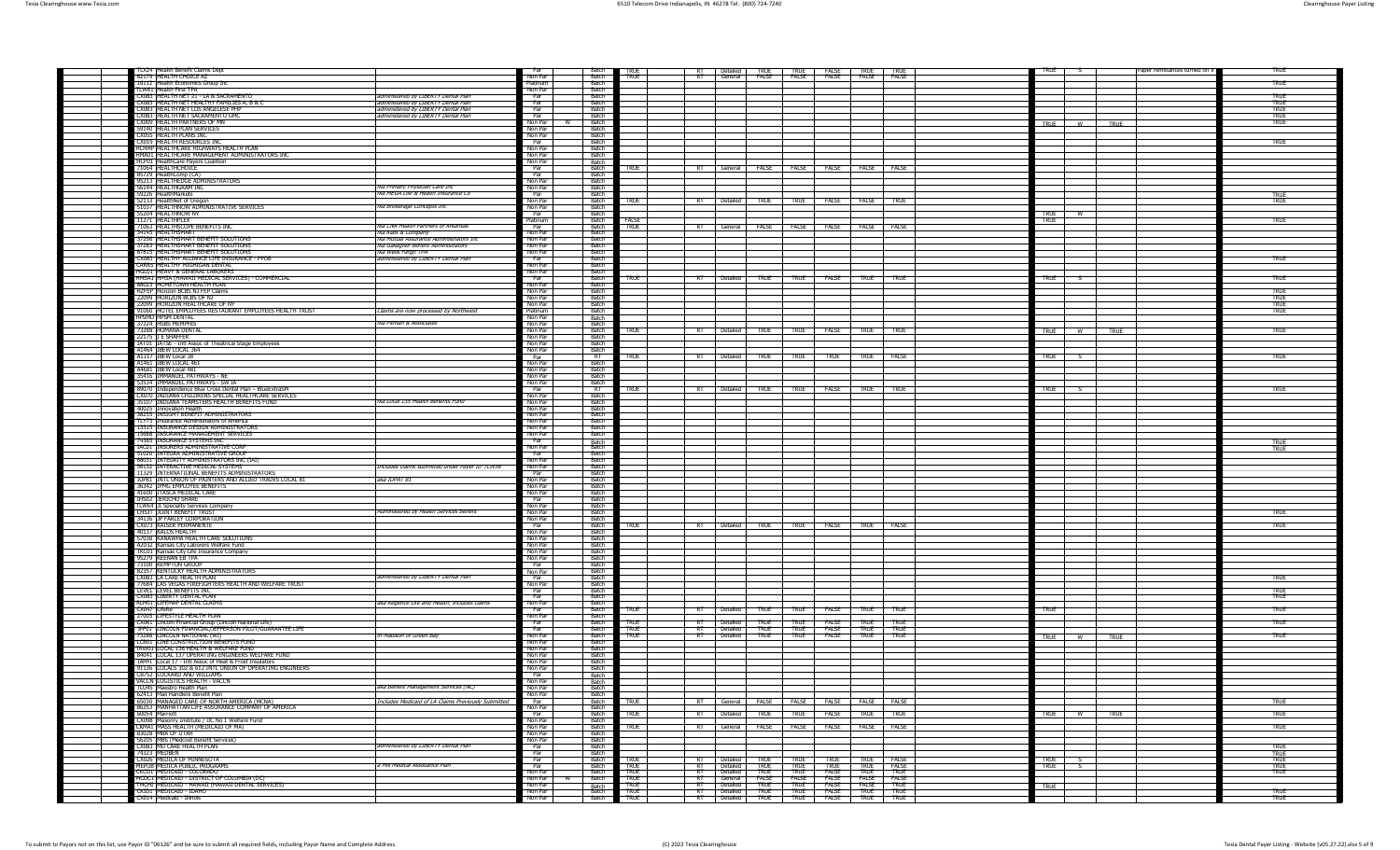| CKKY3   MEDICAID - KENTUCKY (REGION 3 - DORAL DENTAL)<br>MCMD1 MEDICAID - MARYLAND                                    |                                                 | Non Par<br>Batch<br>Non Par                                |                                | TRUF<br><b>TRUE</b>        |                          |                                  | Detailed TRUE<br>Detailed TRUE                  | TRUF<br><b>TRUE</b>          | FALSE TRUE TRUE<br>FALSE TRUE TRUE    |                              |                            |                                                 |             |                        | TRUF                |
|-----------------------------------------------------------------------------------------------------------------------|-------------------------------------------------|------------------------------------------------------------|--------------------------------|----------------------------|--------------------------|----------------------------------|-------------------------------------------------|------------------------------|---------------------------------------|------------------------------|----------------------------|-------------------------------------------------|-------------|------------------------|---------------------|
| CKSC1 MEDICAID - SOUTH CAROLINA                                                                                       |                                                 | Non Par                                                    | Batch                          | TRUE                       | $R$ T<br>ਸ਼ਾ             | Detailed                         | TRUE                                            | TRUE                         | FALSE                                 | TRUE                         | TRUF                       |                                                 |             |                        | <b>TRUE</b>         |
| CKVA1 MEDICAID - VIRGINIA                                                                                             |                                                 | Non Par<br><b>Batch</b>                                    |                                | <b>TRUE</b>                | $R$ T                    | Detailed                         | TRUE                                            | TRUE                         | FALSE                                 | <b>TRUE</b>                  | <b>TRUE</b>                |                                                 |             |                        | TRUF                |
| CKAK1 MEDICAID OF AK<br>CKAL1 MEDICAID OF A                                                                           |                                                 | Non Par<br>- Batch<br>Non Par                              | Batch                          | true                       | য়                       | Detailed                         | <b>TRUE</b>                                     | TRUE                         | <b>FALSE</b>                          | <b>FALSE</b>                 | FALSE                      | <b>TRUE</b>                                     |             |                        |                     |
| CKAR1 MEDICAID OF AR                                                                                                  |                                                 | Non Par<br>Batch                                           |                                | TRUE                       | RT –                     | General TRUE                     |                                                 | TRUE                         |                                       | FALSE FALSE                  | FALSE                      |                                                 |             |                        |                     |
| CKCT1 MEDICAID OF CT<br>CKDE1 MEDICAID OF DE                                                                          |                                                 | Non Par<br>Non Par<br>Batch                                | Batch                          | TRUE                       | ਸ਼ਾ                      | General                          | <b>FALSE</b>                                    | TRUE                         | FALSE                                 | FALSE                        | FALSE                      | <b>TRUE</b><br><b>TRUE</b><br>റ                 |             |                        |                     |
| CKFL1 MEDICAID OF FI                                                                                                  |                                                 | Non Par<br>Batch <sup>+</sup>                              |                                | TRUE                       | $R$ T                    | General                          | TRUF                                            | TRUF                         | <b>FALSE</b>                          | <b>FALSE</b>                 | <b>FALSE</b>               | TRUE<br>- F                                     |             |                        |                     |
| CKGA2 MEDICAID OF GA (HFF                                                                                             | Includes Claims Submitted Under Payer ID CKGA1  | – Batch<br>Non Par<br>$\Omega$                             |                                | TRUF                       | $R$ T                    | General                          | TRUF                                            | TRUF                         | <b>FALSE</b>                          | <b>FALSE</b>                 | <b>FALSE</b>               | TRUE<br>$\circ$                                 | <b>TRUE</b> |                        |                     |
| CKIA1 MEDICAID OF IA<br>CKIN1 MEDICAID OF IN                                                                          |                                                 | Non Par<br>- Batch<br>Non Par                              | <b>Batch</b>                   | TRUF<br><b>TRUE</b>        | $\overline{R}$<br>$R$ T  | General<br>General               | FALSE<br>TRUF                                   | <b>FALSE</b><br>TRUF         | <b>FALSE</b><br><b>FALSE</b>          | <b>FALSE</b><br><b>FALSE</b> | <b>TRUF</b><br><b>TRUF</b> | TRIF                                            |             |                        |                     |
| CKKS1 MEDICAID OF KS                                                                                                  |                                                 | Non Par                                                    | Batch                          | <b>TRUE</b>                | $\overline{R}$           | General                          | <b>TRUE</b>                                     | FALSE                        | FALSE                                 | FALSE FALSE                  |                            | TRUE W                                          |             |                        |                     |
| TLU10 MEDICAID OF KY (REGION 5 - KY HEALTH CHOICE)<br>CKME1 MEDICAID OF ME                                            |                                                 | Non Par<br><b>Batc</b>                                     | Batch                          | TRUE<br><b>TRUE</b>        | $R$ T<br>$\overline{RT}$ | General                          | <b>TRUE</b>                                     | TRUE                         | FALSE                                 | <b>FALSE FALSE</b>           |                            | true<br>– w                                     |             |                        |                     |
| CKMI1 MEDICAID OF MI                                                                                                  |                                                 | Non Par<br>Non Par<br>Batch                                |                                |                            |                          | General                          | FALSE                                           | <b>TRUE</b>                  | <b>FALSE</b>                          | <b>FALSE</b>                 | FALSE                      | true<br>w                                       |             |                        |                     |
| CKMN1 MEDICAID OF MN                                                                                                  | aka Minnesota Medical Assistance                | Batc<br>Non Par                                            |                                | TRUE                       |                          | General                          | FALSE                                           | TRIF                         | <b>FAISE</b>                          | <b>FAISE</b>                 | <b>FAISE</b>               |                                                 |             |                        | <b>TRUE</b>         |
| CKMO1 IMEDICAID OF MC<br>CKMS1 MEDICAID OF MS                                                                         |                                                 | <b>Batch</b><br>Non Par<br>- 0<br>Non Par                  | Batch                          | <b>TRUF</b><br><b>TRUE</b> | $R$ T<br>RT              | General FALSE<br>General         | FALSE                                           | <b>FALSE</b><br><b>FALSE</b> | <b>FALSE</b><br><b>FALSE</b>          | <b>FALSE FALSE</b><br>FALSE  | FALSE                      | <b>TRUE</b><br>$\overline{\phantom{a}}$         |             |                        |                     |
| CKMT1 MEDICAID OF MT                                                                                                  |                                                 | Non Par<br>w<br>- Batch                                    |                                | <b>TRUE</b>                | $R$ T                    | General                          | FALSE                                           | <b>FALSE</b>                 | <b>FALSE</b>                          | <b>FALSE FALSE</b>           |                            | w                                               |             |                        |                     |
| CKNC1 MEDICAID OF NO                                                                                                  |                                                 | Non Par<br>$\circ$                                         | Batch<br>Batch                 | <b>TRUE</b>                | RT<br>$R$ T              | General FALSE                    |                                                 | <b>TRUE</b>                  | FALSE                                 | <b>FALSE</b>                 | FALSE                      | <b>TRUE</b><br>TRUE<br>$\overline{\phantom{0}}$ |             |                        |                     |
| CKND1 MEDICAID OF ND<br>MCNE1 MEDICAID OF NE                                                                          |                                                 | Non Par<br>Non Par<br>Batch<br>w                           |                                | <b>TRUE</b>                |                          | General                          | TRUE                                            | TRUE                         | FALSE                                 | <b>FALSE</b>                 | FALSE                      | <b>TRUE</b><br>w                                | <b>TRUE</b> |                        |                     |
| CKNH1 MEDICAID OF NH                                                                                                  |                                                 | Non Par<br>Batch                                           |                                | <b>TRUE</b>                |                          | General                          | TRUF                                            | TRUE                         | <b>FALSE</b>                          | <b>FALSE</b>                 | FALSE                      | <b>TRUE</b><br>. U                              |             |                        |                     |
| CKNJ1 MEDICAID OF NJ<br>CKNM1 IMEDICAID OF NM                                                                         |                                                 | Non Par<br>Batch<br>Non Par<br>- Batch                     |                                | <b>TRUE</b><br><b>TRUF</b> | RT<br>$R$ T              | General FALSE<br>General   FALSE |                                                 | <b>FALSE</b><br><b>FALSE</b> | <b>FALSE</b><br><b>FALSE</b>          | <b>FALSE</b><br><b>FALSE</b> | FALSE<br><b>FALSE</b>      | <b>TRUE</b><br>下                                |             |                        |                     |
| MCNV1 MEDICAID OF NV                                                                                                  |                                                 | Non Par<br>– Batch                                         |                                | TRUE                       | $R$ T $\sim$             | General                          | <b>TRUF</b>                                     | TRUF                         | <b>FALSE</b>                          | <b>FALSE</b>                 | <b>FALSE</b>               | <b>TRUE</b>                                     | TRUF        |                        |                     |
| CKNY1 MEDICAID OF NY<br>CKOH1 MEDICAID OF OH                                                                          |                                                 | Non Par<br>Batch<br>Non Par                                | Batch                          | <b>TRUE</b><br><b>TRUE</b> | $R$ T<br>$R$ T           | General                          | FALSE<br>FALSE                                  | <b>FALSE</b><br><b>FALSE</b> | <b>FALSE</b><br><b>FALSE</b>          | FALSE<br>FALSE               | FALSE                      | <b>TRUE</b><br>W                                |             |                        |                     |
| CKOK1 MEDICAID OF OK                                                                                                  |                                                 | Non Par                                                    | Batch                          | TRUE                       | RT                       | General<br>General               | <b>TRUE</b>                                     | TRUE                         | FALSE                                 | FALSE                        | FALSE<br>FALSE             | TRUE <b>W</b><br><b>TRUE</b><br>- W             | TRUE        |                        |                     |
| CKOR1 MEDICAID OF OR                                                                                                  |                                                 | Non Par<br>Batch                                           |                                | TRUE                       | $-$ RT $-$               | General                          | true                                            | TRUE                         | <b>FALSE</b>                          | FALSE                        | FALSE                      |                                                 |             |                        |                     |
| CKPA1 MEDICAID OF PA<br>CKRI1 MEDICAID OF RI                                                                          |                                                 | Non Par<br>Batch<br>Non Par                                | Batch                          | <b>TRUE</b>                | RT.                      | General                          | <b>TRUE</b>                                     | TRUE                         | <b>FALSE</b>                          | FALSE                        | FALSE                      | <b>TRUE</b><br>- F                              |             |                        |                     |
| TL729 MEDICAID OF SD                                                                                                  |                                                 | Batch<br>Par                                               |                                |                            |                          |                                  |                                                 |                              |                                       |                              |                            | <b>TRUE</b>                                     |             |                        | TRUE                |
| CKTX1 IMEDICAID OF TX                                                                                                 |                                                 | Non Par<br>l Batch<br>Batch <sup>-</sup><br>$\overline{0}$ |                                | <b>TRUE</b><br>TRUF        | - RT<br>R                | General                          | <b>TRUF</b>                                     | TRUF<br><b>FALSE</b>         | <b>FALSE</b><br>FALSE                 | <b>FAISE</b>                 | <b>FALSE</b>               |                                                 |             |                        |                     |
| CKUT1 MEDICAID OF UT<br>CKVT1 MEDICAID OF VT                                                                          |                                                 | Non Par<br>Non Par                                         | Batch                          | <b>TRUE</b>                | $R$ T                    | General<br>General               | FALSE<br><b>FALSE</b>                           | <b>FALSE</b>                 | <b>FALSE</b>                          | <b>FALSE FALSE</b><br>FALSE  | FALSE                      | TRUE <sub>1</sub><br>ം                          |             |                        |                     |
| CKWA1 MEDICAID OF WA                                                                                                  |                                                 | Non Par<br>Batch                                           |                                | <b>TRUE</b>                | RT                       | General                          | <b>TRUE</b>                                     | FALSE                        | <b>FALSE</b>                          | FALSE                        | FALSE                      | TRUE <sub>1</sub>                               |             |                        | True                |
| CKWI1 MEDICAID OF WI<br>CKWV1 MEDICAID OF WV                                                                          |                                                 | Non Par<br>Non Par<br>Batch                                | Batch                          | TRUE<br><b>TRUE</b>        | $R$ T<br>RT              | General                          | <b>TRUE</b><br>General FALSE                    | TRUE<br><b>FALSE</b>         | FALSE<br>FALSE FALSE FALSE            | FALSE                        | FALSE                      | TRUE<br>– w<br>TRUE W                           |             |                        |                     |
| CKWY1 MEDICAID OF WY                                                                                                  |                                                 | Non Par<br>Batch                                           |                                | TRUE                       | RT.                      |                                  | General FALSE                                   | FALSE                        | <b>FALSE</b>                          | <b>FALSE</b>                 | FALSE                      | <b>TRUE</b><br>— F                              | <b>TRUE</b> |                        |                     |
| MAHC1 MEDICAL ASSOCIATES HEALTH PLAN<br>74323 IMEDICAL RENEFITS COMPANIES                                             |                                                 | Non Par<br><b>Batch</b><br>- Batch<br>Par                  |                                |                            |                          |                                  |                                                 |                              |                                       |                              |                            |                                                 |             |                        |                     |
| 74323 MEDICAL BENEFITS MUTUAL                                                                                         |                                                 | Par<br>Batch                                               |                                |                            |                          |                                  |                                                 |                              |                                       |                              |                            |                                                 |             |                        | <b>TRUE</b>         |
| TLU03 MEDICAL MUTUAL OF OHIO (MMC                                                                                     | Includes claims submitted under Paver 1D CB833. | Par                                                        | Batch                          | <b>TRUE</b>                |                          |                                  | RT Detailed TRUE TRUE                           |                              | <b>FALSE</b> TRUE TRUE                |                              |                            |                                                 |             |                        | <b>TRUE</b><br>TRUE |
| SDCMS MEDICARE ADVANTAGE SD<br>23160 MEDICO INSURANCE COMPANY                                                         | Includes Claims for Medico Insurance Company    | Par<br>Par                                                 | Batch<br>Batch                 |                            |                          |                                  |                                                 |                              |                                       |                              |                            | <b>TRUE</b>                                     |             |                        | TRUE                |
| <b>TLW15 Mercy Care</b>                                                                                               |                                                 | Non Par                                                    | Batch                          | <b>TRUE</b>                | RT                       | Detailed                         | <b>TRUE</b>                                     | <b>TRUE</b>                  | FALSE                                 | <b>TRUE</b>                  | <b>TRUE</b>                |                                                 |             |                        | <b>TRUE</b>         |
| 33628 MERCY CARE RBHA<br>41124 MERITAIN HEALTH                                                                        |                                                 | Non Par<br>Batch<br><b>Batch</b><br>Non Par                |                                |                            |                          |                                  |                                                 |                              |                                       |                              |                            |                                                 |             |                        |                     |
| TI Y39 Meritain Health                                                                                                |                                                 | - Batch<br>Non Par                                         |                                |                            |                          |                                  |                                                 |                              |                                       |                              |                            |                                                 |             |                        |                     |
| 65978 METLIFE                                                                                                         |                                                 | $R$ T<br>Par                                               |                                | TRUF                       | RT                       |                                  | Detailed TRUE                                   | TRUF                         | FALSE TRUE TRUE                       |                              |                            | TRUE <sub>1</sub><br>w                          |             |                        | TRUF                |
| MHP01 MFTRO HFAITH PLAN<br>CX083 MGM RESORTS INTERNATIONA                                                             | administered by LIBERTY Dental Plan             | Par<br><b>Batch</b><br>Par<br>Batch                        |                                | <b>TRUE</b>                | RT                       | Detailed T                       | <b>TRUE</b>                                     | TRUE                         | <b>TRUE</b>                           | <b>TRUE</b>                  | FALSE                      | <b>TRUE</b>                                     |             |                        | TRUE<br><b>TRUE</b> |
| A1432 Michigan Laborers Health Care Fund                                                                              |                                                 | Par<br>Non Par                                             | $R$ T                          | true                       | $R$ T                    | Detailed TRUE                    |                                                 | <b>TRUE</b>                  | <b>TRUE</b>                           | <b>TRUE</b>                  | <b>FALSE</b>               | <b>TRUE</b>                                     |             |                        | TRUE                |
| A1404 MICHIGAN STATE PAINTERS<br>22823 MID AMERICAN BENEFITS                                                          |                                                 | Non Par                                                    | Batch<br>Batch                 |                            |                          |                                  |                                                 |                              |                                       |                              |                            |                                                 |             |                        |                     |
| 37281 MID-AMERICA ASSOCIATES                                                                                          |                                                 | Non Par<br>Batch                                           |                                |                            |                          |                                  |                                                 |                              |                                       |                              |                            |                                                 |             |                        |                     |
| 41101 Midwest Dental Benefits                                                                                         |                                                 | Non Par                                                    | Batch                          |                            |                          |                                  |                                                 |                              |                                       |                              |                            |                                                 |             |                        |                     |
| n Midwest Operating Engineers Health and Welfare<br>MW150 Midwest Operating Engineers<br>A1402 MILLWRIGHTS LOCAL 1102 |                                                 | - Batch<br>Par<br>Non Par<br><b>Batch</b>                  |                                | <b>TRUE</b>                |                          |                                  | RT Detailed   TRUE   TRUE   FALSE   TRUE   TRUE |                              |                                       |                              |                            |                                                 |             |                        | <b>TRUE</b>         |
| 64088 MISSISSIPPI SELECT HEALTHCARE                                                                                   |                                                 | Non Par<br>- Batch                                         |                                |                            |                          |                                  |                                                 |                              |                                       |                              |                            |                                                 |             |                        |                     |
| 07275 Missoula County Medical Benefits Plan<br>CX083 MOLINA HEALTHCARE                                                | administered by LIBERTY Dental Plan             | Non Par<br>Batch                                           | Batch                          |                            |                          |                                  |                                                 |                              |                                       |                              |                            |                                                 |             |                        | TRUE                |
| SKYGN MOLINA HEALTHCARE                                                                                               |                                                 | Par<br>Par                                                 | Batch                          | <b>TRUE</b>                |                          |                                  | RT Detailed TRUE TRUE FALSE TRUE FALSE          |                              |                                       |                              |                            |                                                 |             |                        | <b>TRUE</b>         |
| 31415 MOMENTUM INSURANCE PLAN                                                                                         |                                                 | Par                                                        | Batch                          |                            |                          |                                  |                                                 |                              |                                       |                              |                            |                                                 |             |                        |                     |
| MGDBP MOONLIGHT GRAHAM - DENTAL BENEFITS PLAN<br>TLUZB MORRIS ASSOCIATES                                              |                                                 | <b>Batch</b><br>Par<br>Non Par                             | Batch                          | <b>TRUE</b>                | RT                       |                                  | General FALSE FALSE                             |                              | FALSE FALSE FALSE                     |                              |                            |                                                 |             |                        |                     |
| 36111 MOTOROLA                                                                                                        |                                                 | Non Par<br><b>Batch</b>                                    |                                |                            |                          |                                  |                                                 |                              |                                       |                              |                            |                                                 |             |                        | <b>TRUE</b>         |
| 37233 MPE EMPLOYEE BENEFIT SERVICES<br>MBAAZ MULTIFLEX DENTAL (MERCHANTS BENEFIT                                      |                                                 | Ratch<br>Non Par                                           |                                |                            |                          |                                  |                                                 |                              |                                       |                              |                            |                                                 |             |                        |                     |
|                                                                                                                       |                                                 |                                                            |                                |                            |                          |                                  |                                                 |                              |                                       |                              |                            |                                                 |             |                        |                     |
| 81883 MUNICIPAL HEALTH BENEFIT FUND                                                                                   |                                                 | Non Par<br>Non Par                                         | Batch<br>- Batch               |                            |                          |                                  |                                                 |                              |                                       |                              |                            |                                                 |             |                        |                     |
| 34192 MUTUAL HEALTH SERVICES                                                                                          | fka Antares Management Solutions                | Par                                                        | Batch                          | <b>TRUE</b>                |                          |                                  | Detailed TRUE                                   | <b>TRUE</b>                  | <b>FALSE</b>                          | TRUF                         | TRUF                       |                                                 |             |                        |                     |
| CX087 MUTUAL OF OMAHA                                                                                                 |                                                 | Par<br>Batch                                               |                                | <b>TRUE</b>                |                          |                                  | RT Detailed TRUE TRUE                           |                              | FALSE TRUE FALSE                      |                              |                            |                                                 |             |                        | <b>TRUE</b>         |
| TLX30 MVP SELECT CARE<br>34159 NABN                                                                                   |                                                 | Par<br>Batch<br>Batch<br>Non Par                           |                                | <b>TRUE</b>                | RT                       |                                  | General FALSE FALSE                             |                              | <b>FALSE FALSE FALSE</b>              |                              |                            |                                                 |             |                        |                     |
| 58182 NAPHCARE INC                                                                                                    |                                                 | – Batch<br>Non Par                                         |                                |                            |                          |                                  |                                                 |                              |                                       |                              |                            |                                                 |             |                        |                     |
| 16228 NATIONAL ASBESTOS MEDICAL FUND<br>TLX23 National Automatic Sprinkler Industry                                   |                                                 | Non Par<br>- Ratch<br>- Par<br><b>Batch</b>                |                                | <b>TRUE</b>                | RT                       |                                  | Detailed TRUE                                   | <b>TRUE</b>                  | <b>FALSE</b> TRUE TRUE                |                              |                            | TRUE 5                                          | TRUE        |                        | TRUE                |
| CX045 NATIONAL ELEVATOR INDUSTRY BENEFIT PLAN                                                                         |                                                 | Non Par                                                    | Batch                          |                            |                          |                                  |                                                 |                              |                                       |                              |                            |                                                 |             |                        |                     |
| CX057 National Pacific of Texas (NCFLEX)                                                                              |                                                 | Non Par                                                    | Batch                          | <b>TRUE</b>                | RT                       | Detailed                         | true                                            | TRUE                         | FALSE                                 | FALSE                        | TRUE                       |                                                 |             |                        | TRUE                |
| 52120 NATIONAL TELECOMMUNICATIONS COOP<br>31417 NATIONWIDE HEALTH PLANS                                               |                                                 | Par<br>Non Par<br>Batch                                    | Batch                          |                            |                          |                                  |                                                 |                              |                                       |                              |                            |                                                 |             |                        |                     |
| 19191 Native Care Health LLC                                                                                          |                                                 | Non Par<br>Batch                                           |                                |                            |                          |                                  |                                                 |                              |                                       |                              |                            |                                                 |             |                        |                     |
| TIX64 NCAS<br>75190 NCAS                                                                                              |                                                 | <b>Batch</b><br>Par<br>Non Par                             | <b>Batch</b>                   |                            |                          |                                  |                                                 |                              |                                       |                              |                            |                                                 |             |                        | TRUE                |
| 75191 NCAS OF NC                                                                                                      |                                                 | Non Par<br>- Batch                                         |                                |                            |                          |                                  |                                                 |                              |                                       |                              |                            |                                                 |             |                        |                     |
| NDB01 NEVADA DENTAL BENEFITS                                                                                          |                                                 | Par                                                        | <b>Batch</b>                   |                            |                          |                                  |                                                 |                              |                                       |                              |                            |                                                 |             |                        |                     |
| 43351 NEW ENGLAND DENTAL ADMINISTRATORS<br>66893 New England Financial                                                |                                                 | Non Par<br>Non Par<br>Batch                                | Batch                          | <b>TRUE</b>                |                          | Detailed                         | <b>TRUF</b>                                     | TRUF                         | <b>FALSE</b>                          | TRUF                         | <b>TRUE</b>                | <b>TRUE</b><br><b>W</b>                         | TRUE        |                        | TRUE                |
| <b>80 NEWMAN COMPANY</b>                                                                                              |                                                 | Non Par                                                    | iBatch                         |                            |                          |                                  |                                                 |                              |                                       |                              |                            |                                                 |             |                        |                     |
| 81264 NIPPON LIFE INSURANCE<br>65085 NORTH AMERICA ADMINISTRATORS                                                     |                                                 | Batch<br>Non Par<br>Non Par<br>Batch                       |                                | TRUE                       | RT                       |                                  | General FALSE                                   | <b>FALSE</b>                 | <b>FALSE</b>                          | FALSE                        | <b>FALSE</b>               |                                                 |             |                        |                     |
| <b>NORTH AMERICAN RENEFITS NET</b>                                                                                    |                                                 |                                                            |                                |                            |                          |                                  |                                                 |                              |                                       |                              |                            |                                                 |             |                        |                     |
| 61472 NORTH CAROLINA HEALTH CHOICE FOR CHILDREN                                                                       |                                                 | Non Par<br>- Batch                                         |                                |                            | RT                       |                                  |                                                 |                              |                                       |                              |                            |                                                 |             |                        |                     |
| TLY55 NORTH CAROLINE HEALTH CHOICE<br>47570 NORTH STAR ADMINISTRATORS                                                 |                                                 | Non Par<br>Par                                             | Batch<br><b>Batch</b>          | TRUE<br><b>TRUE</b>        |                          |                                  | General FALSE<br>RT Detailed TRUE TRUE          | TRUE                         | FALSE FALSE<br><b>FALSE TRUE TRUE</b> |                              | FALSE                      | <b>TRUE</b><br>$\circ$                          |             |                        | true                |
| TLW42 Northern California Pipe Trades Trust                                                                           |                                                 | Par                                                        | Batch                          | <b>TRUE</b>                | RT                       |                                  | Detailed TRUE                                   | TRUE                         | <b>FALSE</b>                          | <b>TRUE</b>                  | <b>TRUE</b>                | <b>TRUE</b>                                     | <b>TRUE</b> |                        | <b>TRUE</b>         |
| 36347 NORTHERN ILLINOIS HEALTH PLAN<br>LX062 NORTHERN MN DENTAL INC                                                   |                                                 | Non Par<br>Batch<br>Non Par<br>Batch                       |                                |                            |                          |                                  |                                                 |                              |                                       |                              |                            |                                                 |             |                        |                     |
| 91060 NORTHWEST ADMINISTRATORS                                                                                        |                                                 | Platinum<br>- Batch                                        |                                |                            |                          |                                  |                                                 |                              |                                       |                              |                            |                                                 |             |                        | <b>TRUE</b>         |
| 93525 NORTHWEST DENTAL SERVICES                                                                                       |                                                 | Par<br>Non Par                                             | $\overline{R}$<br><b>Batch</b> |                            |                          |                                  |                                                 |                              |                                       |                              |                            | TRUE<br>- 0                                     |             | In-State, Credentialed | <b>TRUE</b>         |
| 91136   NORTHWEST IRONWORKERS HEALTH & SECURITY FUND<br>91136 NORTHWEST ROOFERS & EMPLOYERS HEALTH & SECURITY         |                                                 | Non Par                                                    | - Batch                        |                            |                          |                                  |                                                 |                              |                                       |                              |                            |                                                 |             |                        |                     |
| 91136 NORTHWEST TEXTILE PROCESSORS AND SERVICE TRADES                                                                 |                                                 | Non Par                                                    | Batch                          |                            |                          |                                  |                                                 |                              |                                       |                              |                            |                                                 |             |                        |                     |
| 16644 NOVA HEALTHCARE ADMINISTRATORS INC<br>91136 NW INTERNATIONAL ASSOC OF MACHINISTS (NW IAM                        |                                                 | Non Par<br>Batch<br>Non Par<br>Batch                       |                                |                            |                          |                                  |                                                 |                              |                                       |                              |                            |                                                 |             |                        |                     |
| 91136 INW PLUMBERS & PIPEFITTERS HEALTH & WELFARE TRUST                                                               |                                                 | Non Par<br>Batch                                           |                                |                            |                          |                                  |                                                 |                              |                                       |                              |                            |                                                 |             |                        |                     |
| 37299 NYHART COMPANY                                                                                                  | Includes Americhoice Plans Previously Submitted | Non Par<br>– Batch<br>- Batch<br>Non Par                   |                                |                            |                          |                                  |                                                 |                              |                                       |                              |                            |                                                 |             |                        | TRUF                |
| GP133 OH / UHC Dental Government Programs<br>CX083 OHANA HEALTH PI AN<br>AFSOH OHIO AFSCME CARE PLAN                  | administered by LIBERTY Dental Plan             | Par<br>Non Par                                             | Batch<br>Batch                 |                            |                          |                                  |                                                 |                              |                                       |                              |                            |                                                 |             |                        | <b>TRUE</b>         |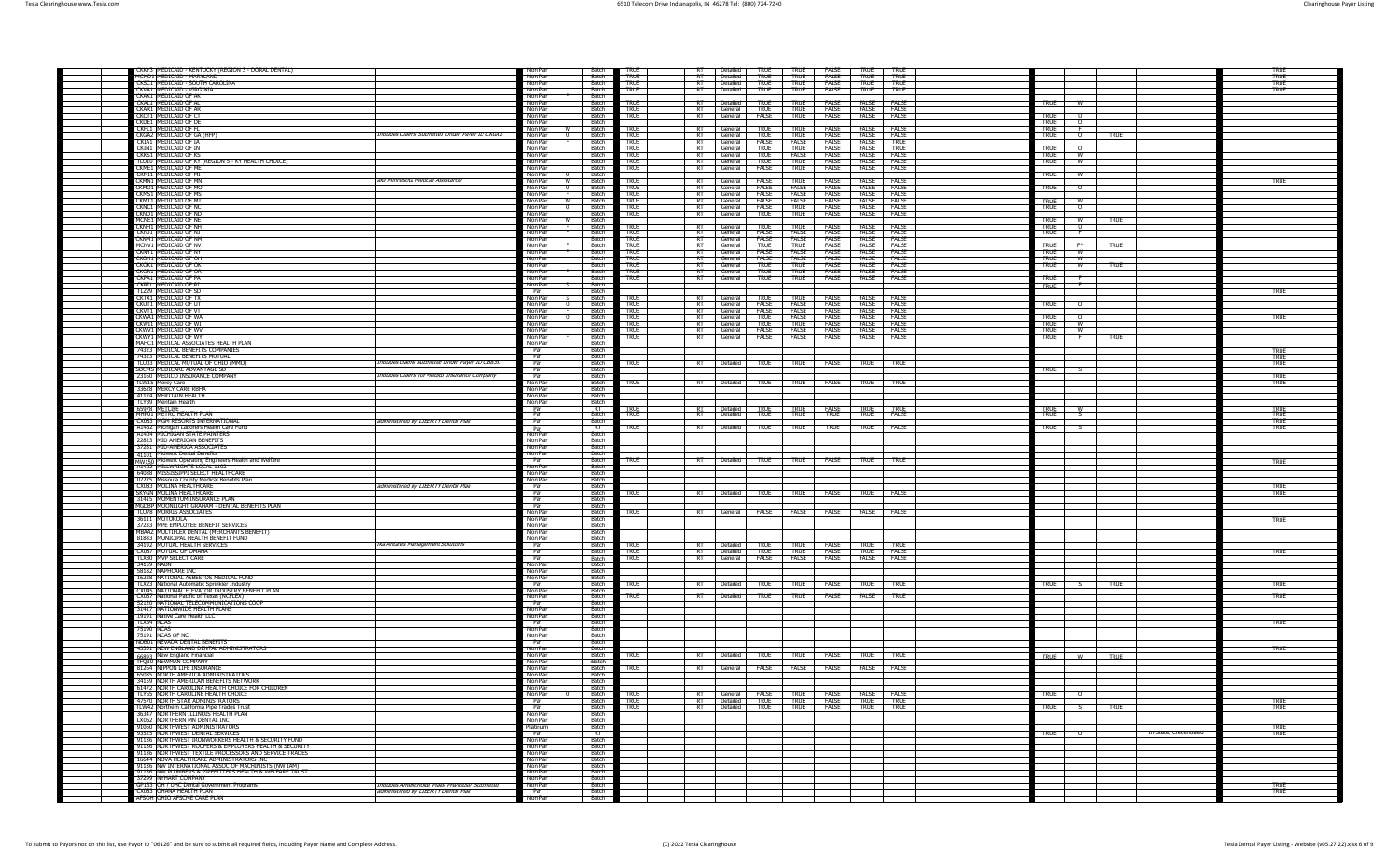| 22521 OK State Employees & Educators EDS                                                                                            | Non Par                   | Batch                        |                            |                      |                                                    |                                                 |                            |                              |                                   |                     |                                         |                                |                             |
|-------------------------------------------------------------------------------------------------------------------------------------|---------------------------|------------------------------|----------------------------|----------------------|----------------------------------------------------|-------------------------------------------------|----------------------------|------------------------------|-----------------------------------|---------------------|-----------------------------------------|--------------------------------|-----------------------------|
| 55074 OLYMPUS MÁNAGED HEALTH CARE<br>OEL12 OPERATING ENGINEERS LOCAL 12                                                             | Non Par                   | Batch                        |                            |                      |                                                    |                                                 |                            |                              |                                   |                     |                                         |                                |                             |
| administered by LIBERTY Dental Plan<br>CX083 OZARK HEALTH PLAN                                                                      | Non Par<br>Par            | Batch<br>Batch               |                            |                      |                                                    |                                                 |                            |                              |                                   |                     |                                         |                                | TRUE<br>TRUE                |
| 87068 P5 ELECTRONIC HEALTH SERVICES<br>CX066 PA FACULTY HEALTH AND WELFARE FUND                                                     | Non Par<br>Non Par        | Batch<br>- Batch             |                            |                      |                                                    |                                                 |                            |                              |                                   |                     |                                         |                                |                             |
| TLW59  Pacific Dental Benefits - California                                                                                         | Non Par                   | - Batch                      | <b>TRUF</b>                | ਸਾ                   | Detailed RUF                                       |                                                 | TRUF                       | FAISE FAISE TRUE             |                                   |                     |                                         |                                | true                        |
| TLW58 Pacific Dental Benefits - Nevada<br>CX056 Pacific Union (CA)                                                                  | Non Par<br>Non Par        | <b>Ratch</b><br><b>Ratch</b> | <b>TRUE</b><br><b>TRUE</b> | ਸਾ<br>RT             | Detailed T<br>Detailed <b>TRUE</b>                 | <b>TRUF</b>                                     | TRUF<br><b>TRUE</b>        | <b>FALSE</b><br><b>FALSE</b> | <b>FALSE</b><br><b>FALSE</b> TRUE | <b>TRUF</b>         |                                         |                                | TRUE<br>TRUE                |
| X053 Pacificare Dental & Vision Plan<br><b>PPO</b> and IND Claims                                                                   | Non Par                   | Batch                        | <b>TRUE</b>                | RT                   | Detailed                                           | <b>TRUE</b>                                     | TRUE                       | FALSE                        | <b>FALSE</b>                      | <b>TRUE</b>         |                                         |                                | TRUE                        |
| CX060 Pacificare Dental & Vision Plan<br><b>DHMO Claims</b><br>93029 PACIFICSOURCE HEALTH PLANS                                     | Non Par<br>Non Par        | Batch<br>Batch               | true                       |                      | RT Detailed                                        | <b>TRUE</b>                                     | TRUE <sup>-1</sup>         | FALSE FALSE TRUE             |                                   |                     |                                         |                                | TRUE<br>TRUE                |
| CX083 PALMS CASINO RESORT<br>administered by LIBERTY Dental Plan                                                                    | Par                       | Batch                        |                            |                      |                                                    |                                                 |                            |                              |                                   |                     |                                         |                                | TRUE                        |
| 04218 Pan American Life Insurance Group<br>35162 PARKVIEW SIGNATURE CARE                                                            | Non Par<br>Par            | Batch<br>Batch               |                            |                      |                                                    |                                                 |                            |                              |                                   |                     |                                         |                                |                             |
| NYPBA PAROLMENS BENEFOLENT ASSOCIATION<br>23213 Partners Health Plan                                                                | Par<br>Non Par            | Ratch<br><b>Batch</b>        |                            |                      |                                                    |                                                 |                            |                              |                                   |                     |                                         |                                | true                        |
| 25172 PATH ADMINISTRATOR!<br>fka DH Evans Associates Inc                                                                            | Par                       | Batch                        |                            |                      |                                                    |                                                 |                            |                              |                                   |                     |                                         |                                |                             |
| 10525 PATIENT ADVOCATES LLC<br>60054 PDO (Preferred Dental Organization)                                                            | Non Par<br>Par            | Batch<br><b>Batch</b>        | TRUF                       |                      | RT Detailed TRUE TRUE FALSE TRUE TRUE              |                                                 |                            |                              |                                   |                     | TRUE   W                                | TRUF                           | <b>TRUE</b>                 |
| CKGA3 PEACH CARE FOR KIDS (GA)                                                                                                      | Non Par                   | Batch                        | <b>TRUE</b>                | RT                   | General TRUE                                       |                                                 | <b>TRUE</b>                | <b>FALSE FALSE FALSE</b>     |                                   |                     | <b>TRUE</b><br>$\overline{\phantom{0}}$ | TRUE                           |                             |
| 27034 PFAK TPA<br>FFQ65 PEHP (Public Employee Health Plan) (UT)                                                                     | Non Par<br>Non Par        | <b>Batch</b><br>Batch        |                            |                      |                                                    |                                                 |                            |                              |                                   |                     | <b>TRUE</b>                             | <b>TRUE</b>                    |                             |
| 37121 PEQUOT PLUS HEALTH BENEFIT ADMINISTRATORS<br><b>TLX74</b> Personal Choice                                                     | Non Par<br>Par            | <b>Batch</b><br>ਸਾ           |                            |                      | RT Detailed TRUE                                   |                                                 | <b>TRUE</b>                | FALSE TRUE TRUE              |                                   |                     |                                         |                                |                             |
| 95397 PERSONAL INSURANCE ADMINISTRATORS INC                                                                                         | Non Par                   | Batch                        | true                       |                      |                                                    |                                                 |                            |                              |                                   |                     | TRUE                                    |                                | TRUE                        |
| <b>TLU02</b> Physicians Care<br><b>TLU02</b> Physicians Care Health Plans                                                           | Non Par<br>Non Par        | Batch<br>Batch               |                            |                      |                                                    |                                                 |                            |                              |                                   |                     |                                         |                                |                             |
| TLU02 Physicians Care Network (MI)                                                                                                  | Non Par                   | Batch                        |                            |                      |                                                    |                                                 |                            |                              |                                   |                     |                                         |                                |                             |
| TLZ23 Physicians Health Plan<br>CX068 PHYSICIANS MUTUAL                                                                             | Non Par<br>Par            | Batch<br><b>Batch</b>        | TRUE                       | $R$ T $\sim$         |                                                    | General   FALSE   FALSE   FALSE   FALSE   FALSE |                            |                              |                                   |                     | <b>TRUE</b>                             |                                |                             |
| CX083 PHYSICIANS UNITYED PLAN - PUP<br>administered by LIBERTY Dental Plan                                                          | Par                       | Batch<br><b>Ratch</b>        |                            |                      |                                                    |                                                 |                            |                              |                                   |                     |                                         |                                | TRUE<br>TRUE                |
| 24735 PINNACLE CLAIMS MANAGEMENT<br>PIP01 PIPEFITTERS LOCAL 597 WELFARE FUND<br>Includes claims previously submitted under Payer ID | Non Par<br>Par            | <b>Ratch</b>                 | TRUE                       |                      | RT Detailed TRUE                                   |                                                 | <b>TRUE</b>                | FALSE                        | <b>TRUE</b>                       | <b>TRUE</b>         |                                         |                                |                             |
| 37287 PLANNED ADMINISTRATORS INC<br>PCM01 Plasterers & Cement Masons Health & Welfare Fund                                          | Non Par<br>Non Par        | Batch<br>Batch               |                            |                      |                                                    |                                                 |                            |                              |                                   |                     |                                         |                                |                             |
| 16295 PLUMBERS & FITTERS LOCAL 295                                                                                                  | Non Par                   | Batch                        |                            |                      |                                                    |                                                 |                            |                              |                                   |                     |                                         |                                |                             |
| 33450 PLUMBERS AND PIPEFITTERS - LOCAL 123<br>PILI68 PILIMBERS AND PIPEFITTERS - LOCAL 68                                           | Non Par<br>Non Par        | Batch<br>Batch               |                            |                      |                                                    |                                                 |                            |                              |                                   |                     |                                         |                                |                             |
| 33496 PLUMBERS AND PIPEFITTERS - LOCAL 803<br>PCU01 POINT COMFORT UNDERWRITERS                                                      | Non Par                   | Batch<br>Batch               |                            |                      |                                                    |                                                 |                            |                              |                                   |                     |                                         |                                |                             |
| 36373 PRAIRIE STATES                                                                                                                | Non Par<br>Par            | Ratch                        |                            |                      |                                                    |                                                 |                            |                              |                                   |                     |                                         |                                |                             |
| TFQ28 PREFERRED HEALTH PLAN (KY)<br>31478 PREFERRED HEALTH PROFESSIONALS                                                            | Non Par<br>Non Par        | <b>Batch</b><br>Batch        |                            |                      |                                                    |                                                 |                            |                              |                                   |                     |                                         |                                | TRUE                        |
| 41147 PREFERRED ONE                                                                                                                 | Non Par                   | <b>Batch</b>                 |                            |                      |                                                    |                                                 |                            |                              |                                   |                     |                                         |                                |                             |
| 47570 PREMERA BLUE CROSS<br>91185 PREMIER ACCESS / ACCESS DENTAL                                                                    | Par<br>Non Par            | Batch<br><b>Batch</b>        | <b>RUE</b>                 | RT                   | Detailed TRUE                                      |                                                 | TRUE <sub>1</sub>          | <b>FALSE</b>                 | <b>TRUE</b>                       | TRUE                |                                         |                                | TRUE                        |
| CX078 Premier Access Insurance                                                                                                      | Par                       | Batch                        |                            |                      |                                                    |                                                 |                            |                              |                                   |                     |                                         |                                | <b>TRUE</b>                 |
| CX029 PREMIER DENTAL GROUP<br>PCA01 PRIMECARE ADMINISTRATORS INC                                                                    | Non Par<br>Par            | Batch<br><b>Batch</b>        |                            |                      |                                                    |                                                 |                            |                              |                                   |                     |                                         |                                | <b>TRUE</b>                 |
| PCD01 PrimeCare Dental Plan<br>LX049 PRIMEWEST HEALTH<br>Includes claims submitted under Payer ID 61604                             | Par<br>Par                | Batch<br>Batch               | TRUE                       |                      |                                                    | General FALSE FALSE                             |                            | <b>FALSE FALSE FALSE</b>     |                                   |                     | TRUE S                                  | <b>TRUE</b>                    | TRUE                        |
| 51271 PRINCIPAL FINANCIAL GROUP                                                                                                     | Par                       | Batch                        | <b>TRUE</b>                |                      | RT Detailed                                        | <b>TRUE</b>                                     | <b>TRUE</b>                | <b>FALSE</b>                 | TRUE <sup>-1</sup>                | <b>TRUE</b>         |                                         |                                | <b>TRUE</b>                 |
| 61271 PRINCIPAL LIFE INSURANCE CO<br>38217 PRIORITY HEALTH                                                                          | Par<br>Par                | Batch<br>Batch               | true                       |                      | RT Detailed TRUE                                   |                                                 | <b>TRUE</b>                | <b>FALSE</b>                 | <b>TRUE</b>                       | <b>TRUF</b>         |                                         |                                | <b>TRUE</b>                 |
| 36331 PROFESSIONAL BENEFIT ADMINISTRATORS                                                                                           | Non Par                   | <b>Batch</b>                 |                            |                      |                                                    |                                                 |                            |                              |                                   |                     |                                         |                                |                             |
|                                                                                                                                     |                           |                              |                            |                      |                                                    |                                                 |                            |                              |                                   |                     |                                         |                                |                             |
| aka Saint Marys Health Plan<br>88029 PROMINENCE HEALTH PLAN<br>68195 Provident Life & Accident Insurance Company of America         | Non Par<br>Par            | Batch<br><b>Ratch</b>        | TRUE                       |                      | Detailed                                           | TRUF                                            | TRUF                       | FALSE                        | TRUF                              | $T$ RU              | <b>TRUE</b>                             | Paper remittances turned off i | TRUF                        |
| 60054 Prudential for Health                                                                                                         | Par                       | <b>Ratch</b><br>Batch        | <b>TRUE</b>                | $\overline{R}$<br>RT | Detailed<br><b>Detailed</b>                        | <b>TRUE</b>                                     | TRUE                       | <b>FALSE</b><br><b>FALSE</b> | <b>TRUE</b>                       | <b>TRUF</b>         | TRUE W<br>W                             | TRUE                           | TRUE                        |
| 60054 Prudential HealthCare & Life Ins. Co of America<br>60054 Prudential HealthCare Health Maintenance Organization                | Par<br>Par                | Batch                        | <b>TRUE</b><br><b>TRUE</b> | ारा ज                | Detailed                                           | <b>TRUE</b><br><b>TRUE</b>                      | TRUE<br><b>TRUE</b>        | FALSE                        | true<br><b>TRUE</b>               | <b>TRUE</b><br>TRUE | <b>TRUE</b><br>TRUE W                   | <b>TRUE</b><br><b>TRUE</b>     | TRUE<br>true                |
| 60054 Prudential HealthCare HMO for Small Business<br>60054 Prudential Healthcare of America Inc.                                   | Par<br>Par                | Batch<br>– Batch             | <b>TRUE</b><br><b>TRUE</b> | RT<br>$R$ T          | Detailed<br>Detailed T                             | TRUF<br>true                                    | <b>TRUE</b><br><b>TRUE</b> | <b>FALSE</b><br><b>FALSE</b> | <b>TRUE</b><br><b>TRUE</b>        | <b>TRUE</b><br>TRUE | <b>TRUE</b><br>- W<br><b>TRUE</b><br>w  | <b>TRUE</b><br><b>TRUE</b>     | <b>TRUE</b><br>true         |
| 60054 Prudential HealthCare POS for Small Business                                                                                  | Par<br>Par                | Batch<br>- Batch             | TRUE                       |                      | RT Detailed                                        | TRUF                                            | TRUF                       | <b>FALSE</b>                 | TRUF TRUF                         |                     | <b>TRUE</b><br>W                        | <b>TRUE</b>                    | TRUF                        |
| 60054 Prudential HealthCare PPO for Small Business<br>91136 PUGET SOUND ELECTRICAL WORKERS HEALTHCARE TRUST                         | Non Par                   | Ratch                        | <b>TRUE</b>                |                      | RT Detailed TRUE                                   |                                                 | TRUE                       | FALSE TRUE TRUE              |                                   |                     | TRUE I W                                | <b>TRUE</b>                    | TRUE                        |
| CX077 QAULITY PLAN ADMINISTRATOR INC<br>91176 RBMS (Risk and Benefit Management Services)                                           | Non Par<br>Non Par        | - Ratch<br>Batch             |                            |                      |                                                    |                                                 |                            |                              |                                   |                     |                                         |                                | TRUE                        |
| CBID2 REGENCE BCBS OF ID                                                                                                            | Non Par                   | Batch                        | TRUE                       |                      | Detailed TRUE                                      |                                                 | TRUE <sup>1</sup>          | <b>FALSE</b>                 | TRUE                              | <b>TRUE</b>         | TRUE                                    |                                |                             |
| CB850 REGENCE BCBS OF OR<br>Includes Claims for Regence Blue Cross UT Previously<br><b>TLU43 REGENCE BCBS OF UT</b>                 | Non Par<br>Non Par        | <b>Batch</b><br>Batch        | <b>TRUE</b>                |                      | RT Detailed TRUE TRUE FALSE TRUE TRUE              |                                                 |                            |                              |                                   |                     | <b>TRUE</b><br><b>TRUE</b>              |                                |                             |
| TFO77 IREGENCE BCBS OF UT - FEDERAL<br>93200 REGENCE BCBS OF WA                                                                     | Non Par<br>Non Par        | <b>Batch</b><br>Batch        | true                       |                      | RT   Detailed   TRUE                               |                                                 | <b>TRUE</b>                | FALSE TRUE TRUE              |                                   |                     | TRUF<br><b>TRUE</b>                     |                                |                             |
| 38221 REGENCY EMPLOYEE BENEFITS                                                                                                     | Non Par                   | Ratch<br>Ratch               |                            |                      |                                                    |                                                 |                            |                              |                                   |                     |                                         |                                |                             |
| 47076 REGIONAL CARE INC<br>36088 RELIANCE STANDARD LIFE                                                                             | Non Par<br>Par            | <b>Batch</b>                 | <b>TRUE</b>                |                      | Detailed TRUE                                      |                                                 | <b>TRUE</b>                | FALSE                        | TRUE                              | TRUF                | TRUE                                    |                                |                             |
| 80314 ReliaStar (CA)<br>RLHA1 RENAISSANCE LIFE AND HEALTH                                                                           | Non Par                   | <b>Batch</b><br>$R$ T        | true                       |                      | RT General FALSE FALSE                             |                                                 |                            | <b>FALSE FALSE FALSE</b>     |                                   |                     | <b>TRUE</b>                             |                                | <b>TRUE</b><br>TRUE<br>TRUE |
| 66456 RESOURCE ONE                                                                                                                  | Par<br>Non Par            | Batch                        |                            |                      |                                                    |                                                 |                            |                              |                                   |                     |                                         |                                |                             |
| 50664 RIVERSIDE SAN BERNARDINO COUNTY INDIAN HEALTH INC<br>41625 ROCHESTER PUBLIC SCHOOLS                                           | Non Par<br>Non Par        | Batch<br><b>Batch</b>        |                            |                      |                                                    |                                                 |                            |                              |                                   |                     |                                         |                                |                             |
| CX083 ROCKY MNTN HOSPITAL & MEDICAL SRVC - OSB HIGH & HIGH<br>administered by LIBERTY Dental Plan                                   | Par<br>Non Par            | Batch<br><b>Ratch</b>        |                            |                      |                                                    |                                                 |                            |                              |                                   |                     |                                         |                                | TRUE                        |
| 84102 ROCKY MOUNTAIN LIFE DENTAL<br>RR001 ROYALE RESOURCES                                                                          | Non Par                   | <b>Ratch</b>                 |                            |                      |                                                    |                                                 |                            |                              |                                   |                     |                                         |                                |                             |
| TFQ97 S & S HealthCare Strategies<br>CX030 SAFEGUARD                                                                                | Non Par<br>Non Par        | Batch<br>Batch               |                            |                      |                                                    |                                                 |                            |                              |                                   |                     |                                         |                                |                             |
| 37105 SAGE TECHNOLOGIES / CANNON COCHRAN MGMT SRVS                                                                                  | Non Par                   | Batch                        |                            |                      |                                                    |                                                 |                            |                              |                                   |                     | TRUE 0                                  |                                |                             |
| TFQ67 SAMBA HEALTH BENEFITS<br>U8053 SAMERA HEALTH<br>fka BAS BENEFITS / MATRIX HC                                                  | Non Par<br>Non Par        | Batch<br><b>Batch</b>        |                            |                      |                                                    |                                                 |                            |                              |                                   |                     |                                         |                                |                             |
| CX083 SANDS BETHWORKS GAMING<br>administered by LIBERTY Dental Plan<br>TPC05 SANFORD HEALTH PLAN                                    | Par<br>Non Par            | - Batch<br>Ratch             |                            |                      |                                                    |                                                 |                            |                              |                                   |                     |                                         |                                | TRUE                        |
| administered by LIBERTY Dental Plan<br>CX083 SANTA CLARA FAMILY HEALTH PLAN                                                         | Par                       | Batch                        |                            |                      |                                                    |                                                 |                            |                              |                                   |                     |                                         |                                | TRUF                        |
| SCION DENTA<br>SDCOM SCION DENTAL COMMERCIAL                                                                                        | Par<br>Par                | Batch<br>Batch               | TRUE                       |                      | RT Detailed TRUE TRUE FALSE TRUE FALSE             | Detailed TRUE TRUE FALSE TRUE                   |                            |                              |                                   | FALSE               |                                         |                                | <b>TRUE</b><br>TRUE         |
| 86057 SECURE CARE DENTAL                                                                                                            | Par                       | Batch<br>Batch               |                            |                      |                                                    |                                                 |                            |                              |                                   |                     |                                         |                                |                             |
| TLY64 Secure Health Plan of GA<br>42561 SECURE HEALTH PLANS                                                                         | Non Par<br>Non Par        | Batch                        |                            |                      |                                                    |                                                 |                            |                              |                                   |                     |                                         |                                |                             |
| 35202 SECURITY ADMINISTRATIVE SERVICES<br>39045 SECURITY HEALTH                                                                     | Non Par<br>Non Par        | Batch<br>Ratch               |                            |                      |                                                    |                                                 |                            |                              |                                   |                     |                                         |                                |                             |
| TLX77 SECURITY LIFE INSURANCE CO OF AMERICA                                                                                         | <b>Par</b>                | <b>Ratch</b>                 | <b>TRUE</b>                |                      | RT Detailed TRUE TRUE FALSE TRUE TRUE              |                                                 |                            |                              |                                   |                     | TRUE                                    |                                | true                        |
| 64088 SELECT ADMINISTRATIVE SERVICES<br>aka PacificSource Administrators<br>93031 SELECT BENEFIT ADMINISTRATORS                     | Non Par<br>Non Par        | <b>Batch</b><br>Ratch        |                            |                      |                                                    |                                                 |                            |                              |                                   |                     |                                         |                                |                             |
| TFQ49 Select Benefit Administrators (IA)<br>aka TRISTAR Benefit Administrators                                                      | Non Par                   | Batch<br>Batch               |                            |                      |                                                    |                                                 |                            |                              |                                   |                     |                                         |                                |                             |
| TPC17 SELECT HEALTH<br>CX109 SELEDENT PPO                                                                                           | Non Par<br>Non Par        | Batch                        | <b>TRUE</b>                |                      | RT   Detailed   TRUE   TRUE   FALSE   TRUE   FALSE |                                                 |                            |                              |                                   |                     | TRUE S TRUE                             |                                | TRUE                        |
| 34131 SELF FUNDED PLANS INC<br>TLX16 Self Insured Plans                                                                             | Non Par<br>Non Par        | Batch<br>Batch               |                            |                      |                                                    |                                                 |                            |                              |                                   |                     |                                         |                                |                             |
| 78702 SEMINOLE TRIBE OF F                                                                                                           | Non Par                   | - Ratch<br>Ratch             |                            |                      |                                                    |                                                 |                            |                              |                                   |                     |                                         |                                |                             |
| SHMS1 SHARED HEALTH OF MS<br>TLW25 SHASTA ADMINISTRATIVE SERVICES                                                                   | Non Par<br>Non Par        | <b>Batch</b>                 |                            |                      |                                                    |                                                 |                            |                              |                                   |                     |                                         |                                |                             |
| SMW01 SHEET METAL WORKERS LOCAL 91<br>76342 SIERRA HEALTH SERVICES<br>CX046 SIGNIFICA BENEFIT SERVICES INC                          | Non Par<br>Non Par<br>Par | Batch<br>Batch<br>Batch      |                            |                      |                                                    |                                                 |                            |                              |                                   |                     |                                         |                                |                             |

To submit to Payors not on this list, use Payor ID "06126" and be sure to submit all required fields, including Payor Name and Complete Address. (C) 2022 Tesia Clearinghouse Tesia Dental Payer Listing ‐ Website (v05.27.22).xlsx 7 of 9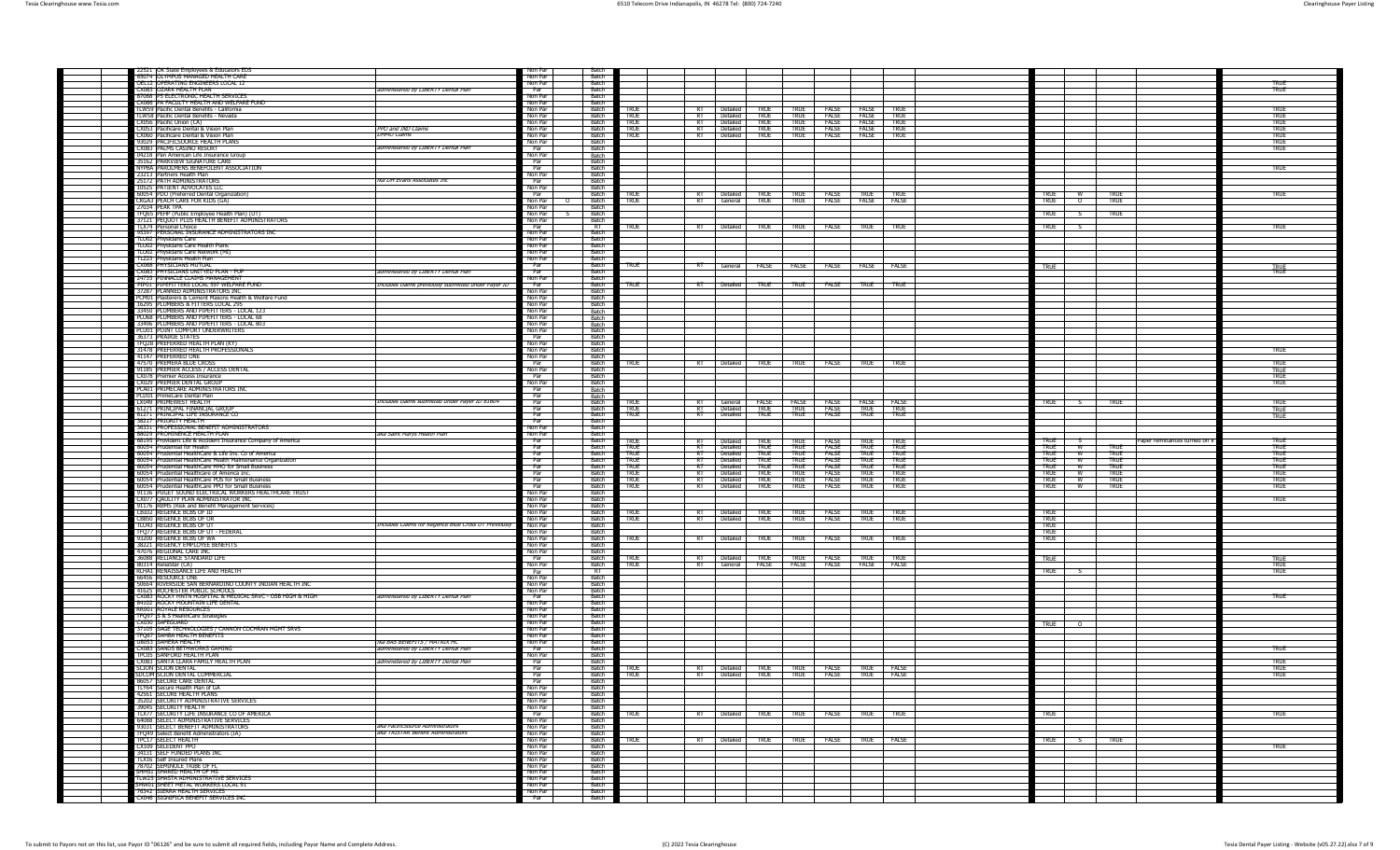| ti y60 isthc                                                                                                            |                                                                                            | Non Par                 | Batch<br>Ratch                   |                            |                 |                         |                            |                                                            |                                          |                     |                            |                                             |                     |                     |
|-------------------------------------------------------------------------------------------------------------------------|--------------------------------------------------------------------------------------------|-------------------------|----------------------------------|----------------------------|-----------------|-------------------------|----------------------------|------------------------------------------------------------|------------------------------------------|---------------------|----------------------------|---------------------------------------------|---------------------|---------------------|
| 84076 SINCLAIR HEALTH SERVICES                                                                                          |                                                                                            | Non Par                 | Ratch                            |                            |                 |                         |                            |                                                            |                                          |                     |                            |                                             |                     |                     |
| <b>76578 SOLSTIC BENEFITS IN</b><br>TPC11 South Carolina Healthy Connections                                            |                                                                                            | Par<br>Non Par          | <b>Batch</b><br>Batch            | <b>TRUE</b>                | RT              | <b>Detailed</b>         | TRUE                       | TRUE                                                       | FALSE                                    | TRUE                | TRUE                       |                                             |                     | TRUF<br><b>TRUE</b> |
| 23266 SOUTH CENTRAL PREFERRED                                                                                           |                                                                                            | Non Par                 | Batch                            |                            |                 |                         |                            |                                                            |                                          |                     |                            |                                             |                     |                     |
| 35227 SOUTH POINT BENEFITS                                                                                              |                                                                                            | Non Par                 | Batch                            |                            |                 |                         |                            |                                                            |                                          |                     |                            |                                             |                     |                     |
| Southeastern Service Employee International Union<br>SEI01<br>26374 SOUTHLAND BENEFIT SOLUTIONS                         |                                                                                            | Non Par<br>Par          | Batch<br><b>Ratch</b>            |                            |                 |                         |                            |                                                            |                                          |                     |                            |                                             |                     | <b>TRUE</b>         |
| CX100 SOUTHWEST SERVICE ADMINISTRATORS                                                                                  |                                                                                            | Non Par                 | Batch                            |                            |                 |                         |                            |                                                            |                                          |                     |                            |                                             |                     |                     |
| 60054 Southwestern Bell<br>60054 Southwestern Bell Exec. - Custom Care                                                  |                                                                                            | Par                     | Batch<br>Batch                   | TRUE                       | $R$ T           | Detailed TRUE           |                            | TRUE FALSE                                                 |                                          | TRUE<br>T RUE       | <b>TRUE</b><br><b>TRUE</b> | <b>TRUE</b><br>w<br><b>TRUE</b><br><b>W</b> | <b>TRUE</b><br>TRUE | TRUE<br>TRUE        |
| 60054 Southwestern Bell Exec. - Southwestern Bell                                                                       |                                                                                            | Par<br>Par              | <b>Batch</b>                     | <b>TRUE</b><br>TRUF        | RT              | RT Detailed<br>Detailed |                            | TRUE TRUE FALSE                                            |                                          | TRUF                | TRUF                       | <b>TRUF</b><br><b>W</b>                     | TRUF                | TRUF                |
| 84147 Spina Bifida - VA HAC<br>DSC01 SPRAYING SYSTEMS                                                                   |                                                                                            | Non Par                 | Batcl                            |                            |                 |                         |                            |                                                            |                                          |                     |                            |                                             |                     |                     |
| 89009 STANDARD INSURANCE COMPANY OF NY                                                                                  |                                                                                            | Non Par                 | Batch<br><b>Batch</b>            | TRUF                       |                 |                         |                            | RT Detailed TRUE TRUE FALSE                                |                                          | TRUF                | TRIF                       |                                             |                     |                     |
| 69019 STANDARD INSURANCE COMPANY OF OR                                                                                  |                                                                                            | Par<br>Par              |                                  | TRUE                       |                 | RT Detailed             | <b>TRUE</b>                | <b>TRUE</b>                                                | <b>FALSE</b>                             | <b>TRUE</b>         | TRUE                       | <b>TRUE</b><br><b>TRUE</b>                  |                     | <b>TRUE</b>         |
| STR01 STARMOUNT LIFE INSURANCE CO                                                                                       |                                                                                            | Par<br>Non Par          | Batch<br>Batch<br>Ratch          |                            |                 |                         |                            |                                                            |                                          |                     |                            |                                             |                     | <b>TRUE</b><br>TRUE |
| 06089 STIRLING & STIRLING<br>68381 Student Insurance - Boston Mutual Life Insurance Company                             |                                                                                            | Non Par                 | Batch                            |                            |                 |                         |                            |                                                            |                                          |                     |                            |                                             |                     |                     |
| 68381 Student Insurance - Mega Life & Health Insurance Company                                                          |                                                                                            | Non Par                 | Batch                            |                            |                 |                         |                            |                                                            |                                          |                     |                            |                                             |                     |                     |
| 68381 Student Insurance - Mid-West National Life Ins Co of Tenn<br>68381 Student Insurance - Reliance Insurance Company |                                                                                            | Non Par                 | Batch                            |                            |                 |                         |                            |                                                            |                                          |                     |                            |                                             |                     |                     |
| 95202 SummaCare                                                                                                         |                                                                                            | Non Par<br>Non Par      | Batch<br>Batch                   |                            |                 |                         |                            |                                                            |                                          |                     |                            | <b>TRUE</b><br><b>W</b>                     | <b>TRUE</b>         |                     |
| 67814 SUN LIFE AND HEALTH INS CO                                                                                        |                                                                                            | Par                     | Ratch                            |                            |                 |                         |                            |                                                            |                                          |                     |                            |                                             |                     | TRIF                |
| 70408 SUN LIFE FINANCIAL<br>31117 SUPERIOR DENTAL CARE                                                                  | fka Assurant Employee Benefits                                                             | Par<br>$\overline{Par}$ | Batch                            |                            |                 |                         |                            |                                                            |                                          |                     |                            |                                             |                     | TRUF<br>TRUE        |
| 88067 TALL TREE ADMINISTRATORS                                                                                          |                                                                                            | Non Par                 | Batch                            |                            |                 |                         |                            |                                                            |                                          |                     |                            |                                             |                     |                     |
| TL301 TEAMSTERS LOCAL 301                                                                                               |                                                                                            | Non Par                 | Batch<br>Batch                   |                            |                 |                         |                            |                                                            |                                          |                     |                            |                                             |                     |                     |
| 74227 The Chesapeake Life Insurance Company - Student Insurance<br>73288 THE DENTAL COMPANIES                           |                                                                                            | Non Par<br>Non Par      | Ratch                            | TRIF                       |                 |                         |                            | RT Detailed TRUE TRUE FALSE                                |                                          | TRUF                | TRIF                       | <b>TRUE</b><br>W                            | <b>TRUE</b>         | TRITE               |
| 73288 THE DENTAL CONCERN                                                                                                |                                                                                            | Non Par                 | Batch                            | TRUE                       |                 |                         |                            | RT Detailed TRUE TRUE FALSE<br>RT Detailed TRUE TRUE FALSE |                                          | <b>TRUE</b>         | <b>TRUE</b>                | <b>TRUE</b>                                 | W TRUE              | TRUE                |
| TDN01 The Dental Network of Marylan<br>TDN02 The Dental Network of Maryland                                             | In-State Dentists Only<br>Dut-of-State Dentists Only (outside MD or DC)                    | Non Par<br>Non Par      | Ratch<br>Ratch                   | <b>TRUE</b><br><b>TRUE</b> |                 | RT Detailed             | <b>TRUF</b>                | TRUE FALSE                                                 |                                          | TRUE<br><b>TRUE</b> | TRUE<br><b>TRUF</b>        |                                             |                     | TRUE<br>TRUF        |
| 34150 THE HEALTH PLAN                                                                                                   | tka Health Plan Upper Ohio Valley                                                          | Non Par                 | Batch                            |                            |                 |                         |                            |                                                            |                                          |                     |                            |                                             |                     |                     |
| TLW10 The Loomis Company                                                                                                |                                                                                            | Non Par                 | Batch                            |                            |                 |                         |                            |                                                            |                                          |                     |                            |                                             |                     |                     |
| TIC01 TIC INTERNATIONAL INC<br>TLY35 TOTAL DENTAL ADMINISTRATORS                                                        |                                                                                            | Non Par<br>Par          | Ratch<br>Batch                   |                            |                 |                         |                            |                                                            |                                          |                     |                            |                                             |                     | TRUE                |
| TLY36 TOTAL DENTAL ADMINISTRATORS - UT                                                                                  |                                                                                            | Par                     | Batch                            |                            |                 |                         |                            |                                                            |                                          |                     |                            |                                             |                     | TRUF                |
| 80900 TOTAL PLAN CONCEPTS                                                                                               |                                                                                            | Non Par                 | Ratch                            |                            |                 |                         |                            |                                                            |                                          |                     |                            |                                             |                     |                     |
| TIY34 TR PAUL TNC<br>65978 Travelers (now MetLife                                                                       |                                                                                            | Non Par<br>Par          | <b>Batch</b><br>$R$ T            | TRUE                       |                 |                         |                            | Detailed TRUE TRUE FALSE                                   |                                          | TRUF                | TRUF                       | TRUF                                        |                     | TRUE                |
| CX002 Tricare Dental Plan (UCCI)<br>CDCA1 TRICARE RETIREE DENTAL                                                        |                                                                                            | Par                     | $p_{\text{T}}$                   | TRUE                       | $p_{\text{T}}$  | <b>Detailed</b>         |                            | TRUE TRUE FALSE                                            |                                          | TRUE <sub>1</sub>   | TRIF                       | <b>TRUE</b>                                 |                     | TRIIF               |
| 84103 TRIGON BCBS                                                                                                       |                                                                                            | Par<br>Non Par          | Batch                            | TRUF                       | ╦               | <b>Detailed</b>         |                            | TRUE TRUE<br>TRUE TRUE                                     | <b>TRUF</b>                              | <b>TRUF</b>         | <b>FALSE</b>               | TRUF                                        |                     | TRUF                |
| 31144 TRISTATE BENEFIT SOLUTIONS                                                                                        |                                                                                            | Non Par                 | Batch<br>Ratch                   | TRUE                       |                 | RT Detailed             |                            |                                                            | FALSE                                    | <b>TRUE</b>         | FALSE                      |                                             |                     | <b>TRUE</b>         |
| <b>ILDTA TRUASSURE INSURANCE CO.</b>                                                                                    |                                                                                            | Par                     | Ratch                            |                            |                 |                         |                            |                                                            |                                          |                     |                            |                                             |                     | TRUF                |
| 91078 TRUSTED PLANS SERVICE CORPORATION<br>61425 TRUSTMARK                                                              | aka ACEC Health Plan                                                                       | Non Par<br>Non Par      | Batch<br>Batch                   | <b>TRUE</b>                |                 |                         |                            |                                                            | RT General FALSE FALSE FALSE FALSE FALSE |                     |                            |                                             |                     |                     |
| 62344 TUCKPOINTERS WELFARE LOCAL 52                                                                                     |                                                                                            | Non Par                 |                                  |                            |                 |                         |                            |                                                            |                                          |                     |                            |                                             |                     |                     |
| TFQ75 UCHealth Plan Administrators                                                                                      |                                                                                            | Par                     | Batch<br>Batch                   |                            |                 |                         |                            |                                                            |                                          |                     |                            |                                             |                     |                     |
| UFC02 UFCW - Local 880                                                                                                  |                                                                                            | Non Par<br>Non Par      | Batch<br>Batch                   |                            |                 |                         |                            |                                                            |                                          |                     |                            |                                             |                     |                     |
| VT073 UFCW LOCAL 71:                                                                                                    |                                                                                            | Par                     | Batch                            |                            |                 |                         |                            |                                                            |                                          |                     |                            |                                             |                     |                     |
| UFC01 UFCW of Central Ohio                                                                                              |                                                                                            | Par                     | न्ति                             | TRUE                       | RT              | Detailed                | TRUE                       | TRUE                                                       | TRUE                                     | TRUE                | <b>FALSE</b>               | TRUE                                        |                     | TRUE                |
| 41206 ULTRABENEFITS<br>79480 UMR                                                                                        | tka Midwest Security Administrators                                                        | Non Par<br>Non Par      | Ratch<br><b>Batch</b>            | TRUE                       | $\overline{R}$  | Detailed                | TRUE                       | TRUF                                                       | <b>FALSE</b>                             | TRUE                | TRUE                       |                                             |                     |                     |
| 95266 UMR - Harrington                                                                                                  | tka Harrington Benefit Services                                                            | Non Par                 | Batch                            | TRUE                       |                 | Detailed                | TRUE                       | TRUE                                                       | <b>FALSE</b>                             |                     | <b>TRUE</b>                |                                             |                     | <b>TRUE</b>         |
| 37237 TIMR - LEXINGTON                                                                                                  | tka Lexington Commonwealth - ASGT<br>tka Benetit Planners / UICI Administrators - State of | Non Par                 | Ratch                            | TRIF                       | $R$ T           | General                 | <b>FAISE</b>               | <b>FAISE</b>                                               | <b>FAISE</b>                             | <b>FAISE</b>        | <b>FAISE</b>               |                                             |                     |                     |
| 74223 UMR - San Antonio<br>39026 UMR - WAUSAU                                                                           | tka Fisery / Wausau Benefits                                                               | Non Par<br>Non Par      | Batch<br>Batc                    | TRUE<br>TRUE               |                 | RT Detailed<br>Detailed | <b>TRUF</b><br><b>TRUE</b> | TRUE FAISE<br>TRUE                                         | FALSE                                    | TRUF<br><b>TRUE</b> | TRUF<br>TRUE               |                                             |                     | TRUE<br><b>TRUE</b> |
| 52180 UMWA Health and Retirement Funds                                                                                  |                                                                                            | Non Par                 | Ratcl                            |                            |                 |                         |                            |                                                            |                                          |                     |                            |                                             |                     |                     |
| 80314 UNICARE                                                                                                           |                                                                                            | Non Par<br>Non Par      | Batch<br>Batch                   | <b>TRUE</b>                | RT              | General                 | FALSE                      | <b>FALSE</b>                                               | FALSE                                    | FALSE               | FALSE                      |                                             |                     | TRUE                |
| TLA03 Unified Group Services<br>75243 UNIFORM MEDICAL PLAN<br>TLY58 UNITED ADMINISTRATIVE SERVICES                      |                                                                                            | Non Par                 | Batch                            |                            |                 |                         |                            |                                                            |                                          |                     |                            |                                             |                     |                     |
|                                                                                                                         |                                                                                            | Non Par                 | Batch                            |                            |                 |                         |                            |                                                            |                                          |                     |                            |                                             |                     |                     |
| CX013 UNITED CONCORDIA - Dental Plus<br>CX007 UNITED CONCORDIA - Fee for Service                                        |                                                                                            | Par                     | $\overline{R}$<br>$p_{\text{T}}$ | true<br>TRUE               |                 | RT Detailed             | <b>TRUE</b>                | Detailed TRUE TRUE FALSE<br>TRUE FALSE                     |                                          | <b>TRUE</b><br>TRUE | <b>TRUE</b><br><b>TRUE</b> | <b>TRUE</b><br>TRUE                         |                     | TRUE<br>TRUE        |
| <b>UGP19 United Group Programs</b>                                                                                      |                                                                                            | Par<br>Non Par          | Batch                            |                            |                 |                         |                            |                                                            |                                          |                     |                            |                                             |                     |                     |
| 52133 UNITED HEALTHCARE DENTAL                                                                                          |                                                                                            | Non Par<br>Non Par      | Batcl<br>Batch                   | TRUE                       | $\overline{DT}$ | Detailed<br>RT Detailed |                            | TRUE TRUE FALSE                                            |                                          | FALSE               | TRUE                       |                                             |                     | TRUE                |
| 33108 United Medical Resources - Cincin<br>66705 UNITY HEALTH INSURANCE                                                 |                                                                                            | Non Par                 | Batch                            | <b>TRUE</b>                |                 |                         | TRUE <sub>1</sub>          | TRUE FALSE                                                 |                                          | <b>TRUE</b>         | <b>TRUE</b>                |                                             |                     | TRUE                |
| 16105 Univera of New York                                                                                               |                                                                                            | Platinum                | $\overline{R}$                   |                            |                 |                         |                            |                                                            |                                          |                     |                            |                                             |                     | <b>TRUE</b>         |
| 53684 UNIVERSAL HEALTH FELLOWSHI<br>SX155 UNIVERSITY OF UTAH HEALTH PLANS                                               |                                                                                            | Non Par<br>Non Par      | Batch<br>Batch                   |                            |                 |                         |                            |                                                            |                                          |                     |                            |                                             |                     |                     |
| STRDH UNUM DENTAL - CA DHMO                                                                                             |                                                                                            | Par                     | Batch                            |                            |                 |                         |                            |                                                            |                                          |                     |                            |                                             |                     |                     |
| 23281 UPMC DENTAL ADVANTAGE                                                                                             |                                                                                            | Par<br>Par              | Batch                            |                            |                 |                         |                            |                                                            |                                          |                     |                            | -2<br>TRUE                                  |                     | TRUE                |
| TLW48 US Benefits                                                                                                       |                                                                                            | Non Par                 | Batch                            |                            |                 |                         |                            |                                                            |                                          |                     |                            |                                             |                     |                     |
| CX110 UT CHIPS<br>12116 VA FEE BASIS PROGRAM                                                                            |                                                                                            | Non Par                 | Batch                            |                            |                 |                         |                            |                                                            |                                          |                     |                            |                                             |                     |                     |
| 65287 VALENZ                                                                                                            |                                                                                            | Non Par<br>Non Par      | Batch<br>Batch                   |                            |                 |                         |                            |                                                            |                                          |                     |                            |                                             |                     |                     |
| 72128 VANTAGE DENTAL<br>60054 VanTAGE DENTAL                                                                            |                                                                                            | Non Par                 | <b>Ratch</b>                     |                            |                 |                         |                            |                                                            |                                          |                     |                            |                                             |                     |                     |
|                                                                                                                         |                                                                                            | Par                     | <b>Batch</b>                     | <b>TRUE</b>                |                 |                         |                            | RT Detailed TRUE TRUE FAISE                                |                                          | TRUF                | TRUF                       | TRUF<br>– w                                 | TRUF                | <b>TRUE</b>         |
| 72187 VARIPRO<br>VS402 VALILT                                                                                           |                                                                                            | Non Par<br>Non Par      | Batch<br>Ratch                   |                            |                 |                         |                            |                                                            |                                          |                     |                            |                                             |                     |                     |
| CX083 VENETIAN                                                                                                          | administered by LIBERTY Dental Plan                                                        | Par                     | Ratch                            |                            |                 |                         |                            |                                                            |                                          |                     |                            |                                             |                     | TRUF                |
| 63114 VIVA HEALTH MEDICARE PLUS                                                                                         |                                                                                            | Non Par                 | Batch                            |                            |                 |                         |                            |                                                            |                                          |                     |                            |                                             |                     |                     |
| 59266 VOLUSIA HEALTH NETWORK<br>91136 WA STATE COUNCIL OF COUNTY & CITY EMP (WSCCCE)                                    |                                                                                            | Non Par<br>Non Par      | Batch<br>Batch                   |                            |                 |                         |                            |                                                            |                                          |                     |                            |                                             |                     |                     |
| 73155 WATERSTONE BENEFIT ADMINISTRATORS                                                                                 |                                                                                            | Non Par                 | Batch                            |                            |                 |                         |                            |                                                            |                                          |                     |                            |                                             |                     |                     |
| 59332 Web TPA Inc of TX                                                                                                 |                                                                                            | Non Par<br>Non Par      | Ratch<br>Ratch                   |                            |                 |                         |                            |                                                            |                                          |                     |                            |                                             |                     |                     |
| 55261 Web TPA / Community Health Electronic Claims / CHEC<br>75261 WebTPA / Community Health Electronic Claims / CHEC   |                                                                                            | Non Par                 | Batch                            |                            |                 |                         |                            |                                                            |                                          |                     |                            |                                             |                     |                     |
| CX083 WELLBORN HEALTH PLANS                                                                                             | administered by LIBERTY Dental Plan                                                        | $Par$<br>Par            | Batch<br>Ratch                   |                            |                 |                         |                            |                                                            |                                          |                     |                            |                                             |                     | TRIIF               |
| CX083 WELLCARE<br>CX083 WELLPOINT                                                                                       | administered by LIBERTY Dental Plan<br>administered by LIBERTY Dental Plan                 | Par                     | Batch                            |                            |                 |                         |                            |                                                            |                                          |                     |                            |                                             |                     | TRITE<br>TRUE       |
| 87825 Wells Fargo TPA<br>TLY66 WELLS FARGO TPA (GA                                                                      |                                                                                            | Non Par                 | Batch                            |                            |                 |                         |                            |                                                            |                                          |                     |                            |                                             |                     |                     |
| TIY65 WELLS FARGO TPA (NC)                                                                                              | fka JSL Administrators<br>fka JSL Administrators                                           | Non Par<br>Non Par      | <b>Batch</b><br>Batch            |                            |                 |                         |                            |                                                            |                                          |                     |                            |                                             |                     |                     |
|                                                                                                                         |                                                                                            | Par                     |                                  |                            |                 |                         |                            |                                                            |                                          |                     |                            |                                             |                     |                     |
| 93128 Western Grocers Employee Benefit Trust<br>24735 WESTERN GROWERS ASSURANCE TRUST                                   |                                                                                            | Non Par                 | Batch<br>Batch                   |                            |                 |                         |                            |                                                            |                                          |                     |                            |                                             |                     |                     |
| TLW33 Western PA Teamsters Fund<br>91060 WESTERN TEAMSTERS WELFARE TRUST                                                |                                                                                            | Platinum                | RT<br>Batch                      | <b>TRUE</b>                | RT              | Detailed                | TRUE                       | TRUE                                                       | FALSE                                    | TRUE                | TRUE                       | TRUE                                        |                     | TRUE<br>TRUE        |
| WIMAN WI Medicare Advantage Network                                                                                     |                                                                                            | Par                     |                                  |                            |                 |                         |                            |                                                            |                                          |                     |                            | <b>TRUE</b>                                 |                     | TRUE                |
| 93050 WILLIAM C FARHART CO INC.                                                                                         |                                                                                            | Non Par                 | Batch<br>Batch                   |                            |                 |                         |                            |                                                            |                                          |                     |                            |                                             |                     |                     |
| R7002 WILSON MCSHANE CORPORATION<br>TLX68 WORKSITE BENEFIT SERVICES LLO                                                 |                                                                                            | Par<br>Non Par          | Batch<br><b>Batch</b>            | TRUE                       |                 |                         |                            | RT Detailed TRUE TRUE TRUE                                 |                                          | <b>TRUE</b>         | FALSE                      | TRUE<br>- S                                 |                     | TRUE                |
| CXWVC WVCH CAPITOL DENTAL                                                                                               | A Performance Health Technology Payer                                                      | Non Par                 | <b>Batch</b>                     |                            |                 |                         |                            |                                                            |                                          |                     |                            |                                             |                     |                     |
| TLY21 ZENITH ADMINISTRATORS (MN)                                                                                        |                                                                                            | Par                     | Batch                            | TRUF                       |                 |                         |                            |                                                            | RT Detailed TRUE TRUE TRUE TRUE FALSE    |                     |                            | TRUF                                        |                     | TRUE                |